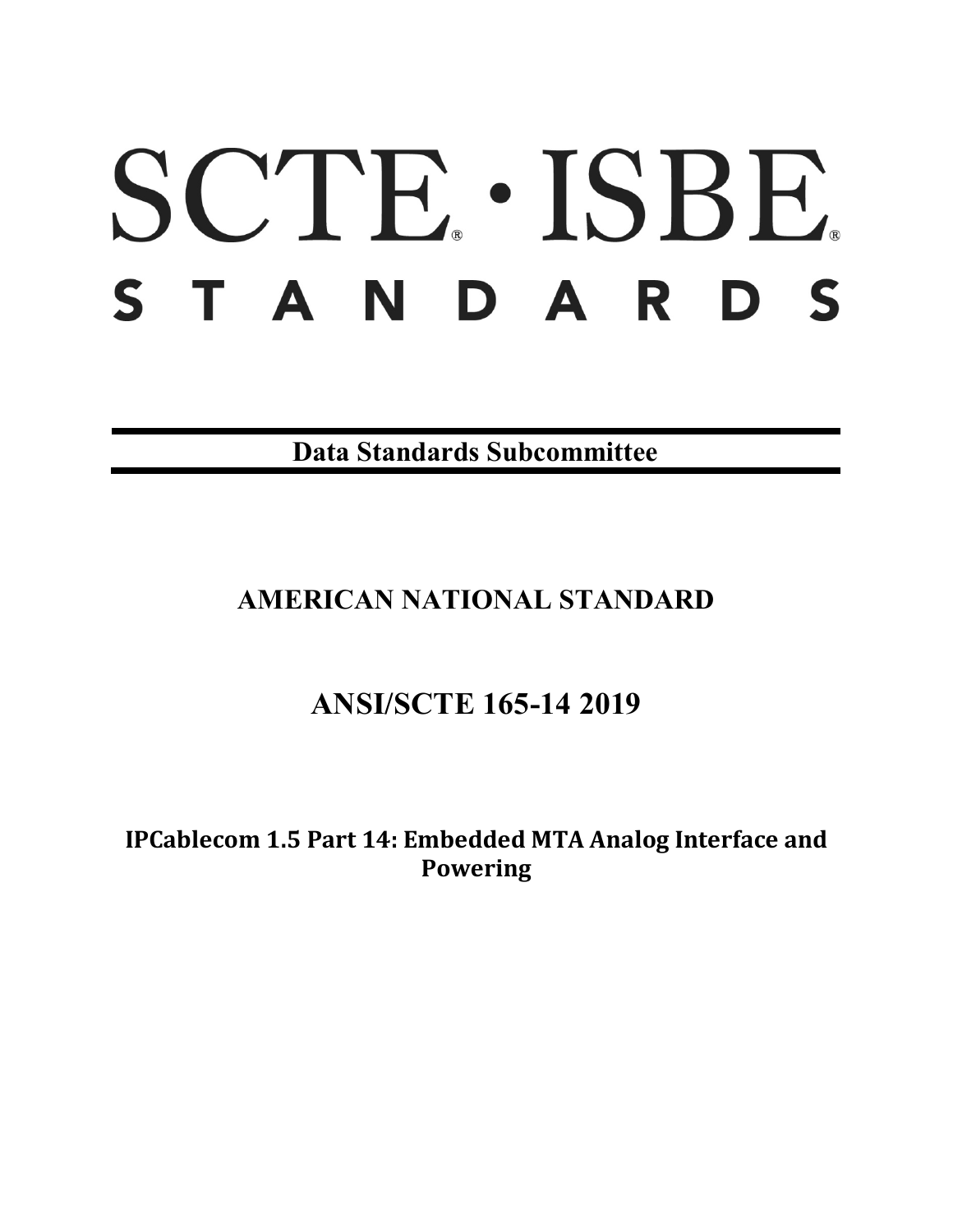# **NOTICE**

The Society of Cable Telecommunications Engineers (SCTE) / International Society of Broadband Experts (ISBE) Standards and Operational Practices (hereafter called "documents") are intended to serve the public interest by providing specifications, test methods and procedures that promote uniformity of product, interchangeability, best practices and ultimately the long-term reliability of broadband communications facilities. These documents shall not in any way preclude any member or non-member of SCTE•ISBE from manufacturing or selling products not conforming to such documents, nor shall the existence of such standards preclude their voluntary use by those other than SCTE•ISBE members.

SCTE•ISBE assumes no obligations or liability whatsoever to any party who may adopt the documents. Such adopting party assumes all risks associated with adoption of these documents, and accepts full responsibility for any damage and/or claims arising from the adoption of such documents.

Attention is called to the possibility that implementation of this document may require the use of subject matter covered by patent rights. By publication of this document, no position is taken with respect to the existence or validity of any patent rights in connection therewith. SCTE•ISBE shall not be responsible for identifying patents for which a license may be required or for conducting inquiries into the legal validity or scope of those patents that are brought to its attention.

Patent holders who believe that they hold patents which are essential to the implementation of this document have been requested to provide information about those patents and any related licensing terms and conditions. Any such declarations made before or after publication of this document are available on the SCTE•ISBE web site at [http://www.scte.org.](http://www.scte.org/)

# All Rights Reserved

# © Society of Cable Telecommunications Engineers, Inc. 2019 140 Philips Road Exton, PA 19341

Note: DOCSIS® is a registered trademark of Cable Television Laboratories, Inc., and is used in this document with permission.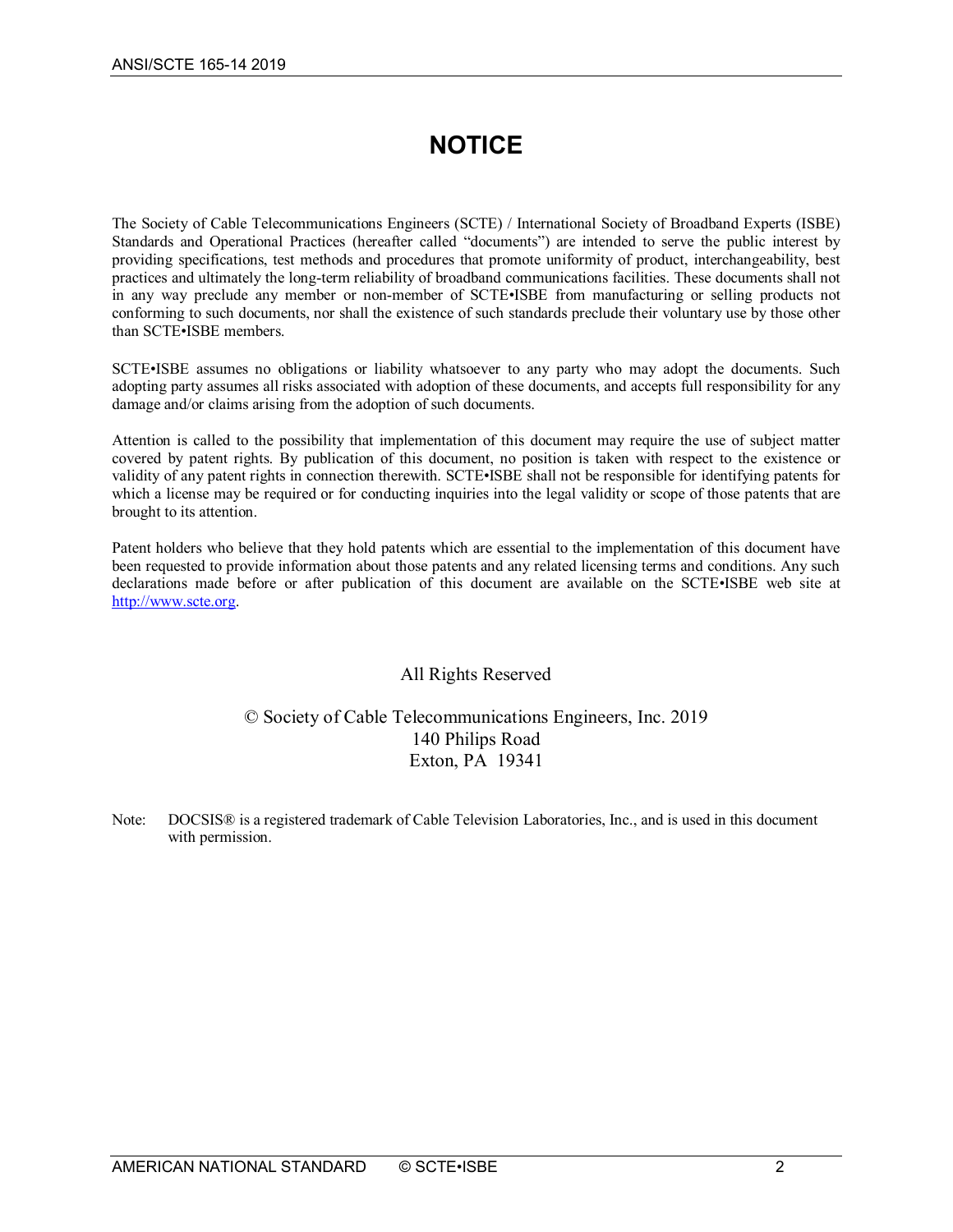# **Table of Contents**

| $\mathbf{1}$   |        |  |
|----------------|--------|--|
|                | 1.1    |  |
|                | 1.2    |  |
|                | 1.3    |  |
|                | 1.4    |  |
|                | 1.5    |  |
|                |        |  |
| $\overline{2}$ |        |  |
|                | 2.1    |  |
|                | 2.2    |  |
| 3              |        |  |
| 4              |        |  |
| 5              |        |  |
|                |        |  |
|                | 5.1    |  |
|                | 5.2    |  |
|                | 5.3    |  |
|                | 5.3.1  |  |
|                | 5.4    |  |
|                | 5.5    |  |
|                | 5.6    |  |
|                | 5.6.1  |  |
|                | 5.6.2  |  |
|                | 5.7    |  |
|                | 5.7.1  |  |
|                | 5.7.2  |  |
| 6              |        |  |
|                | 6.1    |  |
|                | 6.2    |  |
|                | 6.3    |  |
|                | 6.4    |  |
|                | 6.5    |  |
|                | 6.6    |  |
|                | 6.7    |  |
|                | 6.8    |  |
|                | 6.9    |  |
|                | 6.9.1  |  |
|                | 6.9.2  |  |
|                | 6.9.3  |  |
|                | 6.10   |  |
|                | 6.10.1 |  |
| 7              |        |  |
|                | 7.1    |  |
|                | 7.2    |  |
|                | 7.2.1  |  |
|                | 7.2.2  |  |
|                |        |  |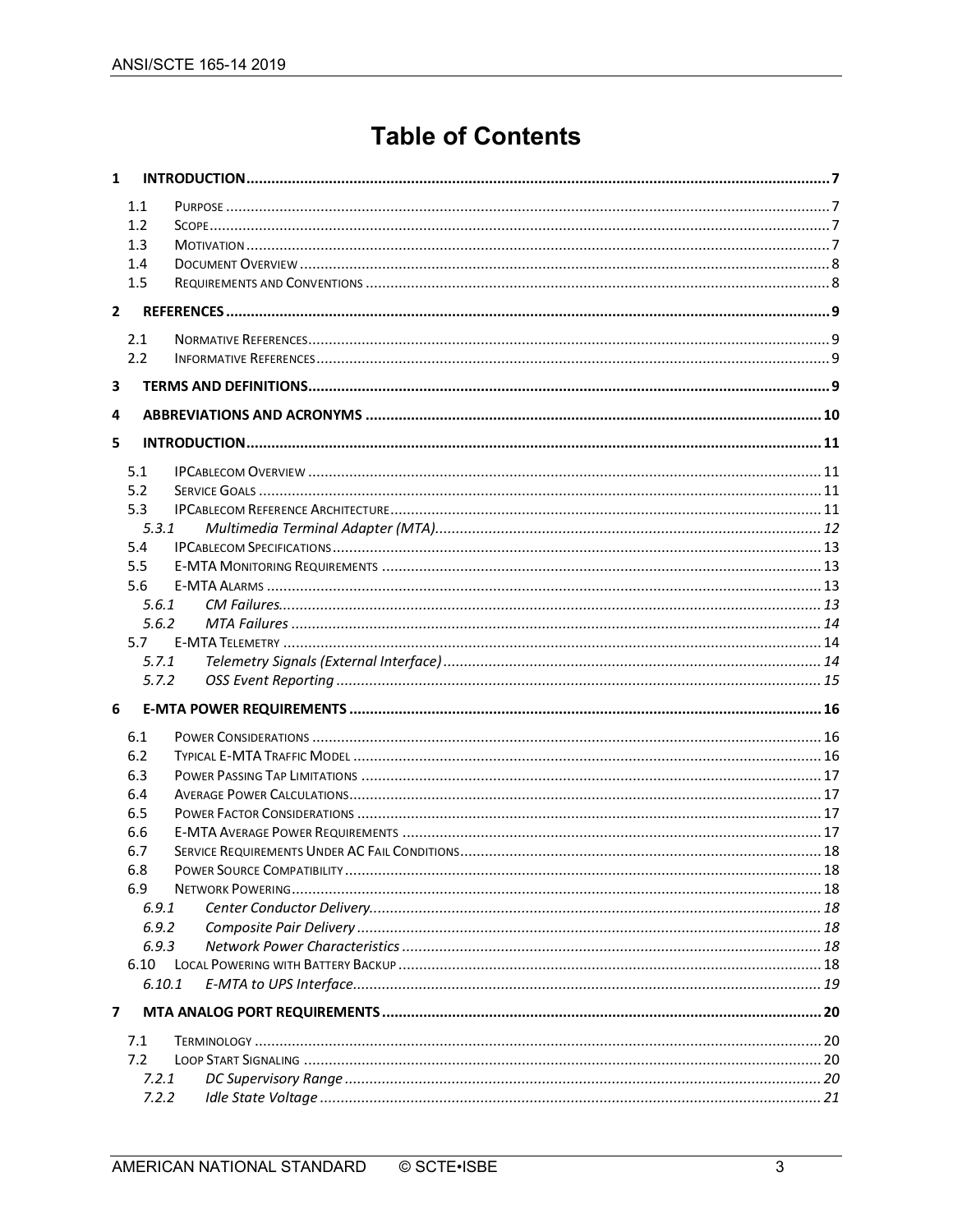| 7.2.3  |  |
|--------|--|
| 7.2.4  |  |
| 7.2.5  |  |
| 7.2.6  |  |
| 7.2.7  |  |
| 7.2.8  |  |
| 7.2.9  |  |
| 7.3    |  |
| 7.3.1  |  |
| 7.3.2  |  |
| 7.3.3  |  |
| 7.3.4  |  |
| 7.3.5  |  |
| 7.3.6  |  |
| 7.3.7  |  |
| 7.4    |  |
| 7.4.1  |  |
| 7.4.2  |  |
| 7.4.3  |  |
| 7.4.4  |  |
| 7.4.5  |  |
| 7.4.6  |  |
| 7.4.7  |  |
| 7.4.8  |  |
| 7.5    |  |
| 7.5.1  |  |
| 7.5.2  |  |
| 7.5.3  |  |
| 7.5.4  |  |
| 7.5.5  |  |
| 7.5.6  |  |
| 7.5.7  |  |
| 7.5.8  |  |
| 7.5.9  |  |
| 7.5.10 |  |
| 7.5.11 |  |
| 7.5.12 |  |
| 7.5.13 |  |
| 7.5.14 |  |
| 7.5.15 |  |
| 7.5.16 |  |
| 7.5.17 |  |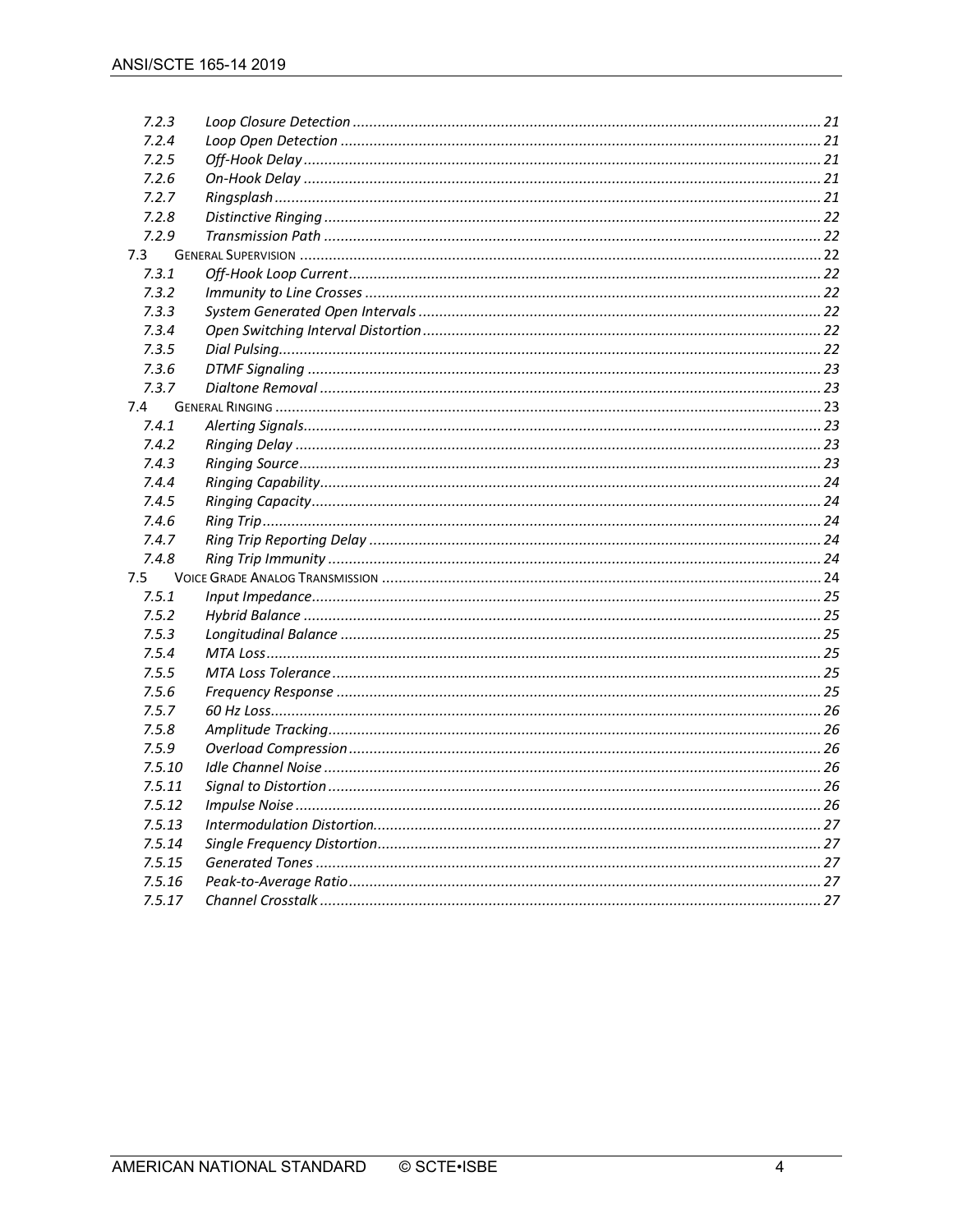# **List of Figures**

# **List of Tables**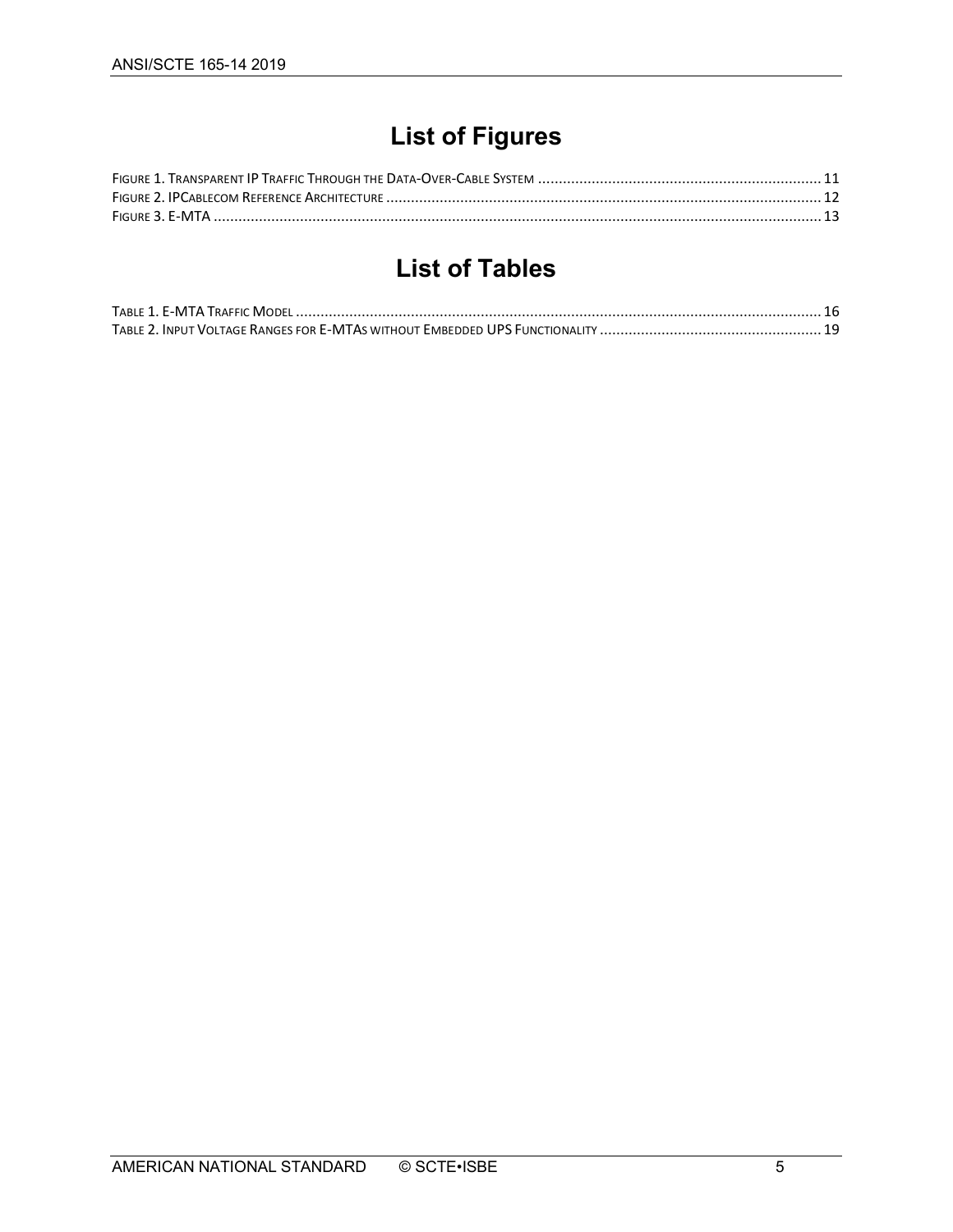This page left blank intentionally.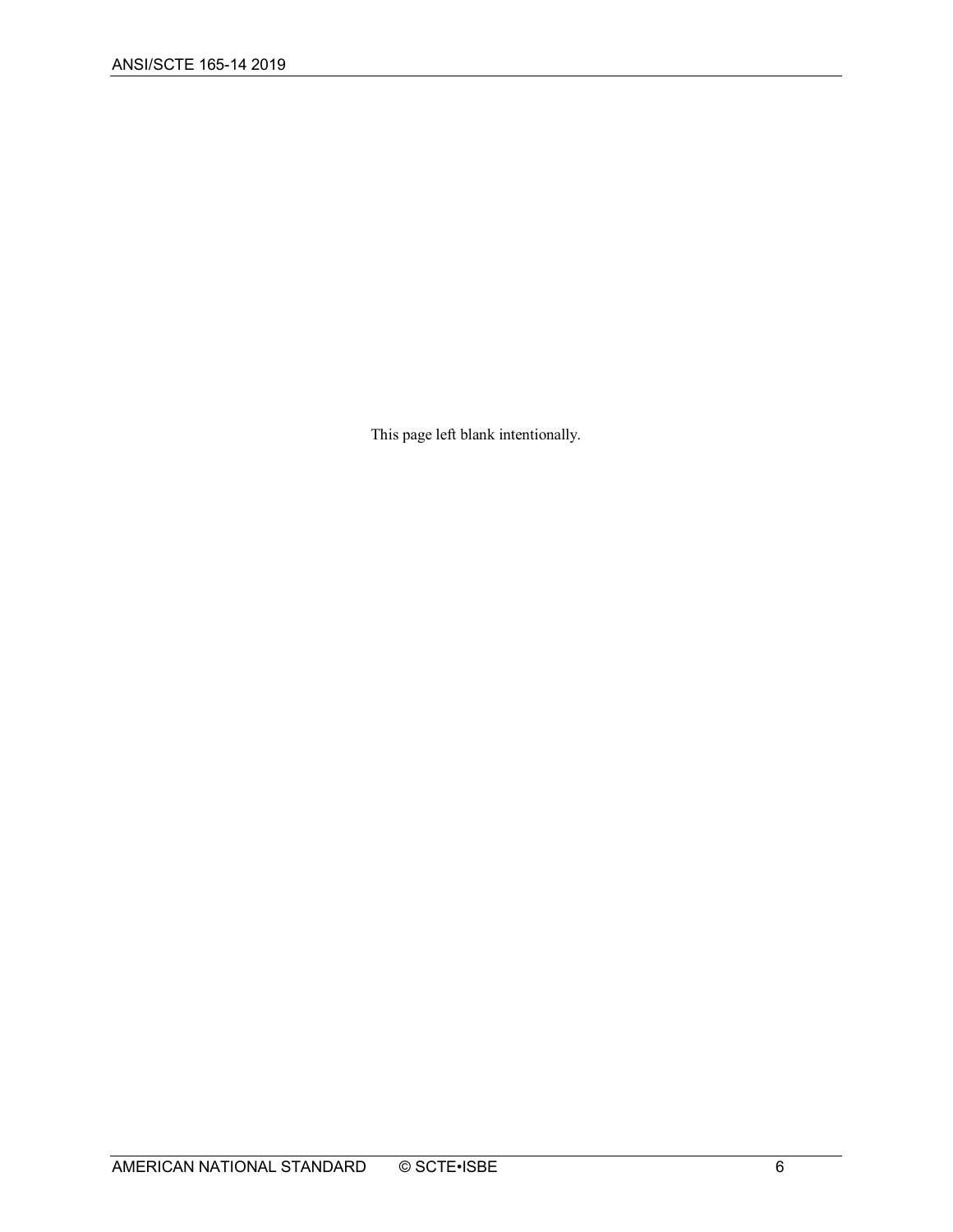# <span id="page-6-0"></span>**1 INTRODUCTION**

# <span id="page-6-1"></span>**1.1 Purpose**

This standard defines the embedded MTA (E-MTA) requirements for the analog interface and for powering of the E-MTA. An embedded MTA is a DOCSIS cable modem (CM) integrated with an IPCablecom multimedia terminal adapter (MTA).

The purpose of this specification is to define a set of requirements that will enable a service that is sufficiently reliable to meet an assumed consumer expectation of essentially constant availability, including, specifically, availability during power failure at the customer's premises, and (assuming the service is used to connect to the PSTN), access to emergency services (911, etc.).

# <span id="page-6-2"></span>**1.2 Scope**

This document covers requirements for the E-MTA analog interface and for powering of the E-MTA. It is the intention of this document to address requirements only for the E-MTA. See Section [5.3.1](#page-11-0) for a complete description of the E-MTA.

To enable a service that meets the assumed customer expectations described in Section [1.1,](#page-6-1) three E-MTA interfaces have been identified: (1) powering the E-MTA, (2) telemetry support, and (3) the analog POTS interface.

Powering the E-MTA is critical for the service to function during periods when utility power fails. Consequently, the power consumption characteristics of the E-MTA will enable service providers to offer alternate powering techniques.

Telemetry support enables the service provider to remotely monitor the status of the E-MTA. The first application of telemetry enables remote monitoring of the E-MTA power source.

The analog POTS interface requirements ensure that CPE that meets telephone industry interoperability requirements (normal telephones, answering machines, etc.) will also operate in the IPCablecom environment. Note that the voice-grade analog transmission requirements are dependent on the compression algorithm utilized to transport the packetized voice signal in the IPCablecom architecture. These requirements are derived from existing PSTN requirements that are based on a full 64 kbps voice channel. Therefore, the requirements specified are relevant only for the G.711 audio codec. Other audio codec compression algorithms specified by IPCablecom [\[2\]](#page-8-4) are not addressed in this specification.

Note also that the telemetry interface specified in this document is between the E-MTA and an external local uninterruptible power supply (UPS). The UPS itself is not within the scope of this document, so specific requirements for the UPS are not included here. Nonetheless, requirements for the E-MTA telemetry interface may have certain design implications on the UPS.

# <span id="page-6-3"></span>**1.3 Motivation**

IPCablecom interface specifications define a system architecture to allow vendors to develop interoperable equipment capable of providing packet-based voice, video and other high-speed multimedia services over hybrid fiber coax (HFC) cable systems utilizing the DOCSIS protocol. IP-based voice telephony services are one possible service application.

From time to time this document refers to the voice communications capabilities of an IPCablecom network in terms of "IP Telephony." The legal/regulatory classification of IP-based voice communications provided over cable networks and otherwise, and the legal/regulatory obligations, if any, borne by providers of such voice communications, are not yet fully defined by appropriate legal and regulatory authorities. Nothing in this specification is addressed to, or intended to affect, those issues. In particular, while this document uses standard terms such as "call," "call signaling," "telephony," etc., it should be recalled that, while an IPCablecom network performs activities analogous to these PSTN functions, the manner by which it does so differs considerably from the manner in which they are performed in the PSTN by telecommunications carriers, and that these differences may be significant for legal/regulatory purposes. Moreover, while reference is made here to "IP Telephony," it should be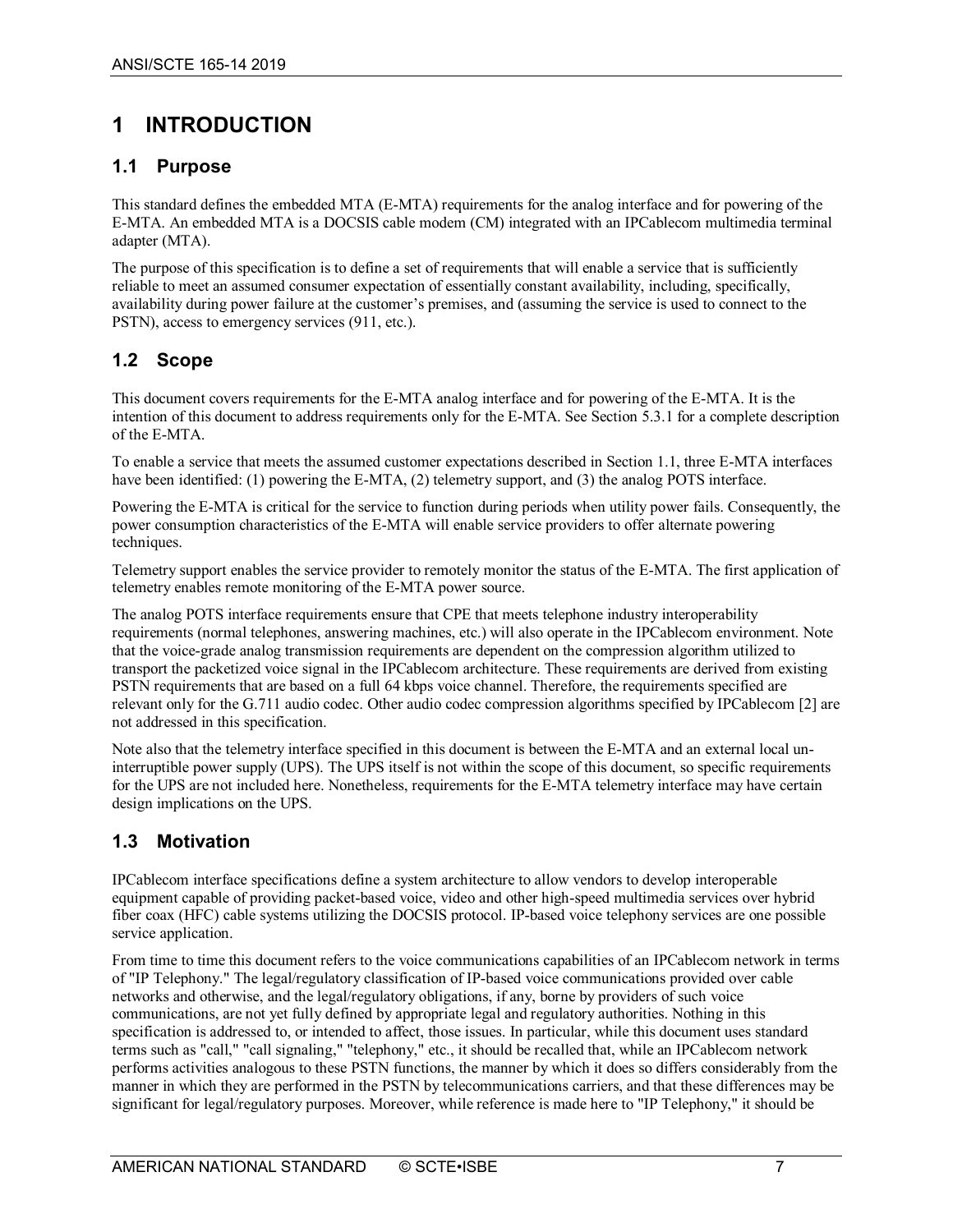recognized that this term embraces a number of different technologies and network architecture, each with different potential associated legal/regulatory obligations. No particular legal/regulatory consequences are assumed or implied by the use of this term.

# <span id="page-7-0"></span>**1.4 Document Overview**

This specification is organized as follows:

- Section [5](#page-10-0) presents an overview of the IPCablecom reference architecture.
- Section [6](#page-15-0) defines the powering requirements of the E-MTA.
- Section [7](#page-19-0) defines the analog port (POTS) requirements of the E-MTA.

# <span id="page-7-1"></span>**1.5 Requirements and Conventions**

Throughout this document, the words that are used to define the significance of particular requirements are capitalized. These words are:

| "MUST"       | This word or the adjective "REQUIRED" means that the item is an absolute<br>requirement of this specification.                                                                                                                                                                              |
|--------------|---------------------------------------------------------------------------------------------------------------------------------------------------------------------------------------------------------------------------------------------------------------------------------------------|
| "MUST NOT"   | This phrase means that the item is an absolute prohibition of this specification.                                                                                                                                                                                                           |
| "SHOULD"     | This word or the adjective "RECOMMENDED" means that there may exist valid<br>reasons in particular circumstances to ignore this item, but the full implications should<br>be understood and the case carefully weighed before choosing a different course.                                  |
| "SHOULD NOT" | This phrase means that there may exist valid reasons in particular circumstances when<br>the listed behavior is acceptable or event useful, but the full implications should be<br>understood and the case carefully weighed before implementing any behavior<br>described with this label. |
| "MAY"        | This word or the adjective "OPTIONAL" means that this item is truly optional. One<br>vendor may choose to include the item because a particular marketplace requires it or<br>because it enhances the product, for example; another vendor may omit the same item.                          |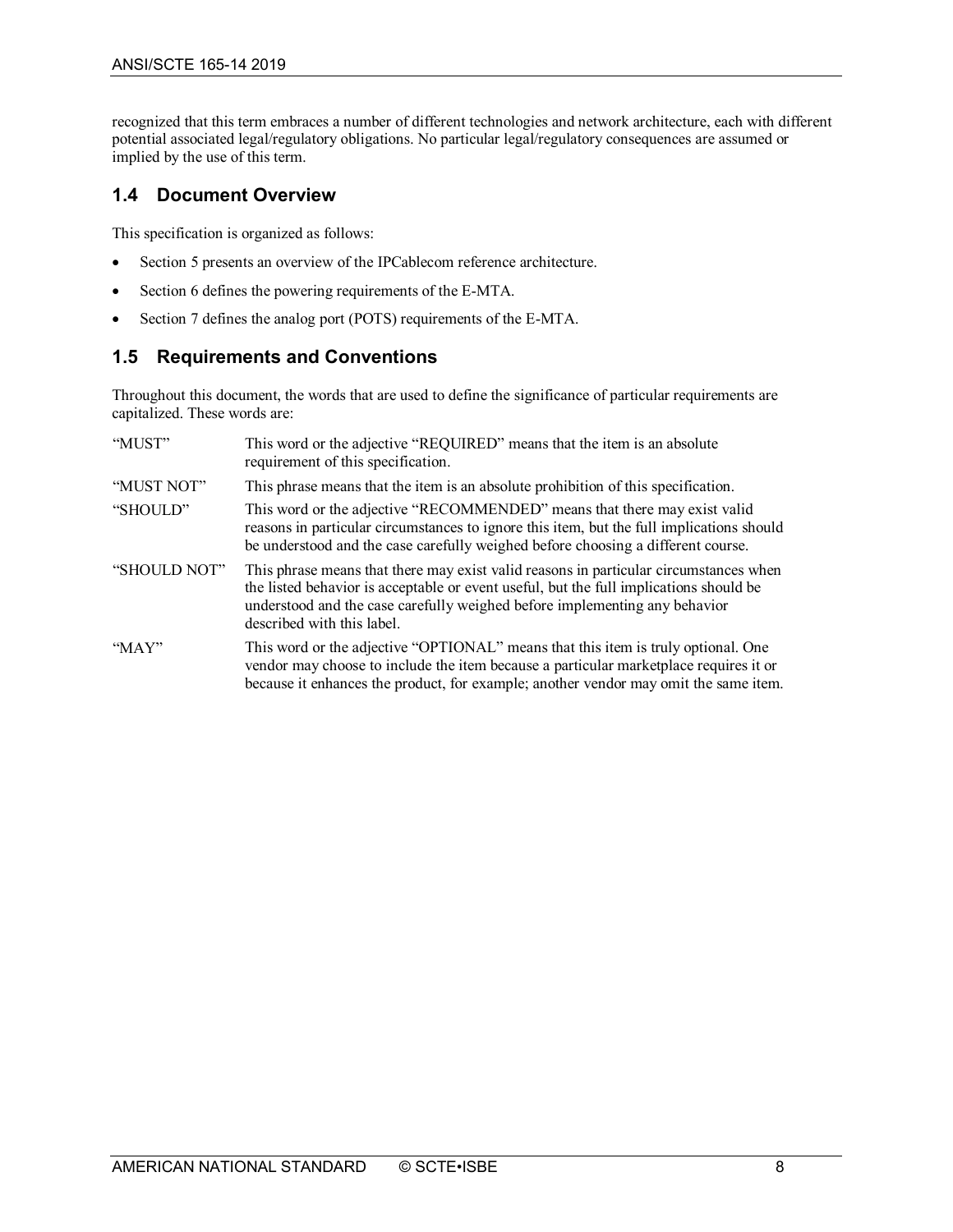# <span id="page-8-0"></span>**2 REFERENCES**

The following documents contain provisions which, through reference in this text, constitute provisions of this standard. At the time of Subcommittee approval, the editions indicated were valid. All documents are subject to revision, and while parties to agreement based on this standard are encouraged to investigate the possibility of applying the most recent editions of the documents listed below, they are reminded that newer editions of those documents might not be compatible with the referenced version.

# <span id="page-8-1"></span>**2.1 Normative References**

In order to claim compliance with this standard, it is necessary to conform to the following standards and other works as indicated, in addition to the other requirements of this standard. Intellectual property rights may be required to implement these references.

- <span id="page-8-14"></span>[1] ANSI/SCTE 165-03 2016, IPCablecom 1.5 Part 3: Network-Based Call Signaling Protocol.
- <span id="page-8-4"></span>[2] ANSI/SCTE 165-02 2016, IPCablecom 1.5 Part 2: Audio/Video Codecs.
- <span id="page-8-5"></span>[3] ANSI/SCTE 23-01 2017, DOCSIS 1.1 Part 1: Radio Frequency Interface
- <span id="page-8-8"></span>[4] ANSI/SCTE 23-03 2017, DOCSIS 1.1 Part 3: Operations Support System Interface
- <span id="page-8-13"></span>[5] Telcordia (Bellcore) GR-499-CORE, Issue 2, December 1998, Transport Systems Generic Requirements (TSGR): Common Requirements.
- <span id="page-8-15"></span>[6] Telcordia (Bellcore) TR-NWT-000303, Issue 2, December 1992, Integrated Digital Loop Carrier System Generic Requirements, Objectives, and Interface.
- <span id="page-8-16"></span>[7] Telcordia (Bellcore) GR-1089-CORE, Issue 2, December 1997, update rev 01, February 1999, Generic Requirements for Electronic Equipment Cabinets, Electromagnetic Compatibility and Electrical Safety Generic Criteria for Network Telecommunications Equipment.
- <span id="page-8-12"></span>[8] Telcordia (Bellcore) TA-NWT-000909, Issue 2, December 1993, Generic Requirements and Objectives for Fiber in the Loop (FITL) Systems.
- <span id="page-8-10"></span>[9] Telcordia (Bellcore) GR-517-CORE, Issue 1, December 1998, LEC Traffic Environment Characteristics.
- <span id="page-8-9"></span>[10] ANSI/SCTE 165-16 2016, IPCablecom 1.5 Part 16: Management Event Mechanism.

# <span id="page-8-2"></span>**2.2 Informative References**

The following documents may provide valuable information to the reader but are not required when complying with this standard.

- <span id="page-8-7"></span>[11] ANSI/SCTE 165-01 2019, IPCablecom 1.5 Part 1: Architecture Framework Technical Report.
- <span id="page-8-6"></span>[12] ANSI/SCTE 135-05 2017, DOCSIS 3.0 Part 5: Cable Modem to Customer Premise Equipment Interface.
- <span id="page-8-11"></span>[13] P. Key and D. Smith (editors). 1999. The Internet & The Public Switched Telephone Network – A Troubled Marriage. In Teletraffic Engineering in a Competitive World. Edinberg: Elsevier.

# <span id="page-8-3"></span>**3 TERMS AND DEFINITIONS**

This document uses the following terms:

| <b>Bellcore (Telcordia)</b> | PSTN research/standards organization. |
|-----------------------------|---------------------------------------|
| <b>Telcordia (Bellcore)</b> | PSTN research/standards organization. |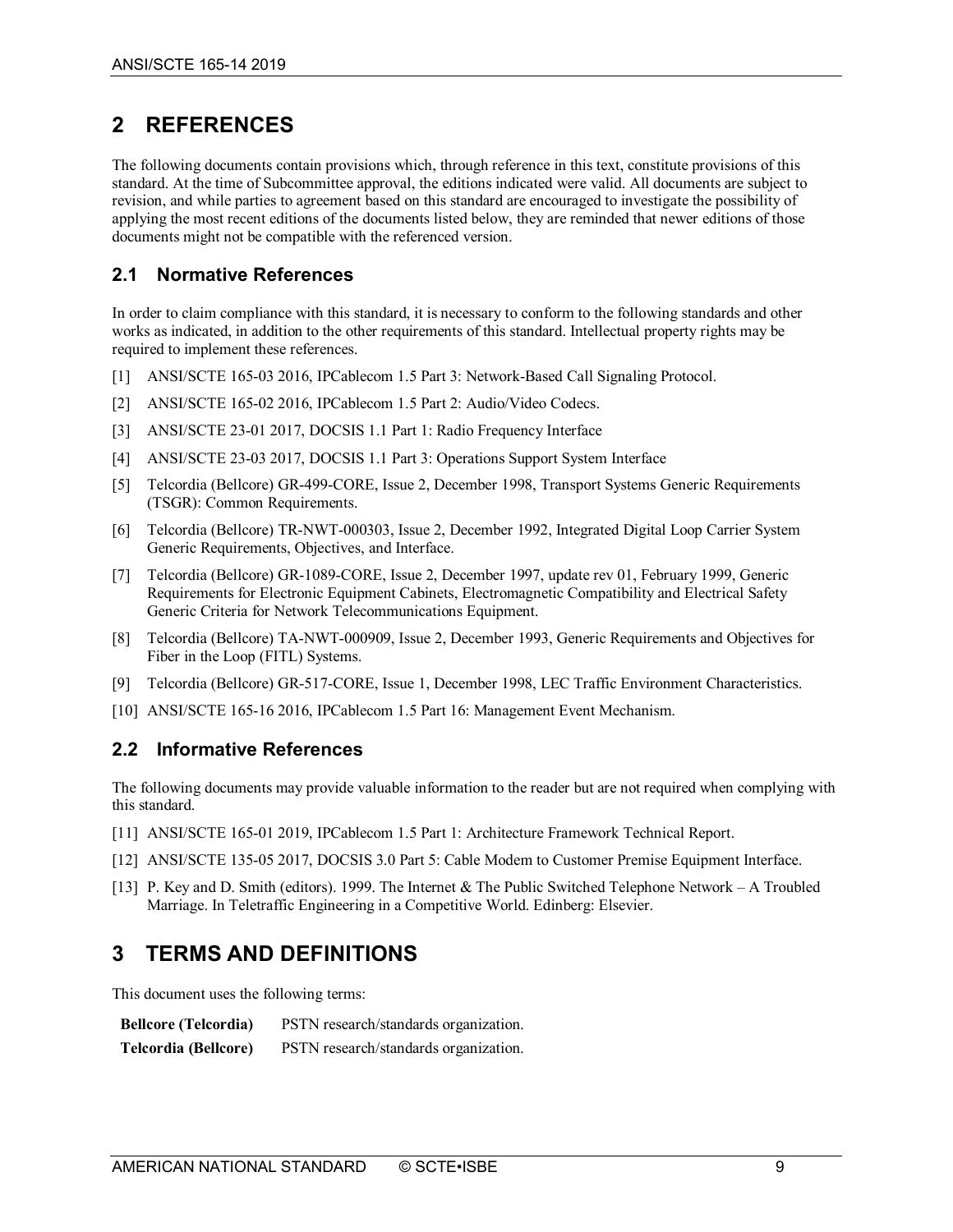# <span id="page-9-0"></span>**4 ABBREVIATIONS AND ACRONYMS**

This document uses the following abbreviations:

| A/D                       | Analog to Digital converter.                                                                                                                                                                                                                                                                                                                                                                                                                                                                                                                                                   |
|---------------------------|--------------------------------------------------------------------------------------------------------------------------------------------------------------------------------------------------------------------------------------------------------------------------------------------------------------------------------------------------------------------------------------------------------------------------------------------------------------------------------------------------------------------------------------------------------------------------------|
| CM                        | Cable Modem.                                                                                                                                                                                                                                                                                                                                                                                                                                                                                                                                                                   |
| <b>CMCI</b>               | Cable Modem Customer premise Interface.                                                                                                                                                                                                                                                                                                                                                                                                                                                                                                                                        |
| <b>CMS</b>                | Call Management Server.                                                                                                                                                                                                                                                                                                                                                                                                                                                                                                                                                        |
| <b>CMTS-NSI</b>           | CMTS- Network Side Interface.                                                                                                                                                                                                                                                                                                                                                                                                                                                                                                                                                  |
| <b>CPE</b>                | Customer Premise Equipment. Usage of CPE within this specification generically<br>refers to the cable modem and MTA device that reside at the subscriber home, as well<br>as any customer telephony equipment (telephones, answering machines, fax<br>machines, etc.). Typically, CPE would refer to equipment that is beyond the service<br>provider network interface, such as a telephone or personal computer. However, since<br>the cable modem/MTA represent the service provider network interface device at the<br>subscriber home, it is commonly referred to as CPE. |
| <b>DOCSIS</b>             | Data-Over-Cable System Interface Specification.                                                                                                                                                                                                                                                                                                                                                                                                                                                                                                                                |
| <b>FITL</b>               | Fiber In The Loop. A PSTN architecture consisting of a fiber optic access network.                                                                                                                                                                                                                                                                                                                                                                                                                                                                                             |
| <b>HDT</b>                | Host Digital Terminal. PSTN term for headend equipment providing access network<br>distribution.                                                                                                                                                                                                                                                                                                                                                                                                                                                                               |
| <b>HFC</b>                | Hybrid Fiber Coax. Access network architecture consisting of fiber optic feeders<br>from the headend to nodes, at which point coaxial cable is used for the final<br>distribution to the subscribers.                                                                                                                                                                                                                                                                                                                                                                          |
| IP                        | Internet Protocol. A network layer protocol.                                                                                                                                                                                                                                                                                                                                                                                                                                                                                                                                   |
| LEC, ILEC,<br><b>CLEC</b> | Local Exchange Carrier. Incumbent LEC and Competitive LEC. A PSTN service<br>provider.                                                                                                                                                                                                                                                                                                                                                                                                                                                                                         |
| <b>MGC</b>                | Media Gateway Controller. The control element of a PSTN gateway.                                                                                                                                                                                                                                                                                                                                                                                                                                                                                                               |
| <b>MSO</b>                | Multi-System Operator, a cable company that operates many head-end locations in<br>several cities.                                                                                                                                                                                                                                                                                                                                                                                                                                                                             |
| MTA, MTA-1                | Multimedia Terminal Adapter. An MTA-1 is a an IPCablecom client that can be<br>attached to a CM (standalone) or integrated with a CM (embedded) that supports<br>POTS.                                                                                                                                                                                                                                                                                                                                                                                                         |
| <b>NCS</b>                | Network Call Signaling. The IPCablecom MGCP profile used for controlling calls.                                                                                                                                                                                                                                                                                                                                                                                                                                                                                                |
| NI, NID                   | Network Interface or Network Interface Device. A common PSTN term, also used by<br>IPCablecom, that refers to the subscriber's interface point to the network. In this<br>document, the E-MTA is considered the NI or NID.                                                                                                                                                                                                                                                                                                                                                     |
| ONU                       | Optical Network Unit. Equivalent to a E-MTA in the FITL architecture.                                                                                                                                                                                                                                                                                                                                                                                                                                                                                                          |
| <b>OSS</b>                | Operations Support System.                                                                                                                                                                                                                                                                                                                                                                                                                                                                                                                                                     |
| <b>POTS</b>               | Plain Old Telephone Service.                                                                                                                                                                                                                                                                                                                                                                                                                                                                                                                                                   |
| <b>PSTN</b>               | Public Switched Telephone Network.                                                                                                                                                                                                                                                                                                                                                                                                                                                                                                                                             |
| <b>SNMP</b>               | Simple Network Management Protocol.                                                                                                                                                                                                                                                                                                                                                                                                                                                                                                                                            |
| <b>TLP</b>                | <b>Transmission Level Point</b>                                                                                                                                                                                                                                                                                                                                                                                                                                                                                                                                                |
| <b>UPS</b>                | Uninterruptible Power Supply. A power supply including a battery for backup power<br>when AC input power fails.                                                                                                                                                                                                                                                                                                                                                                                                                                                                |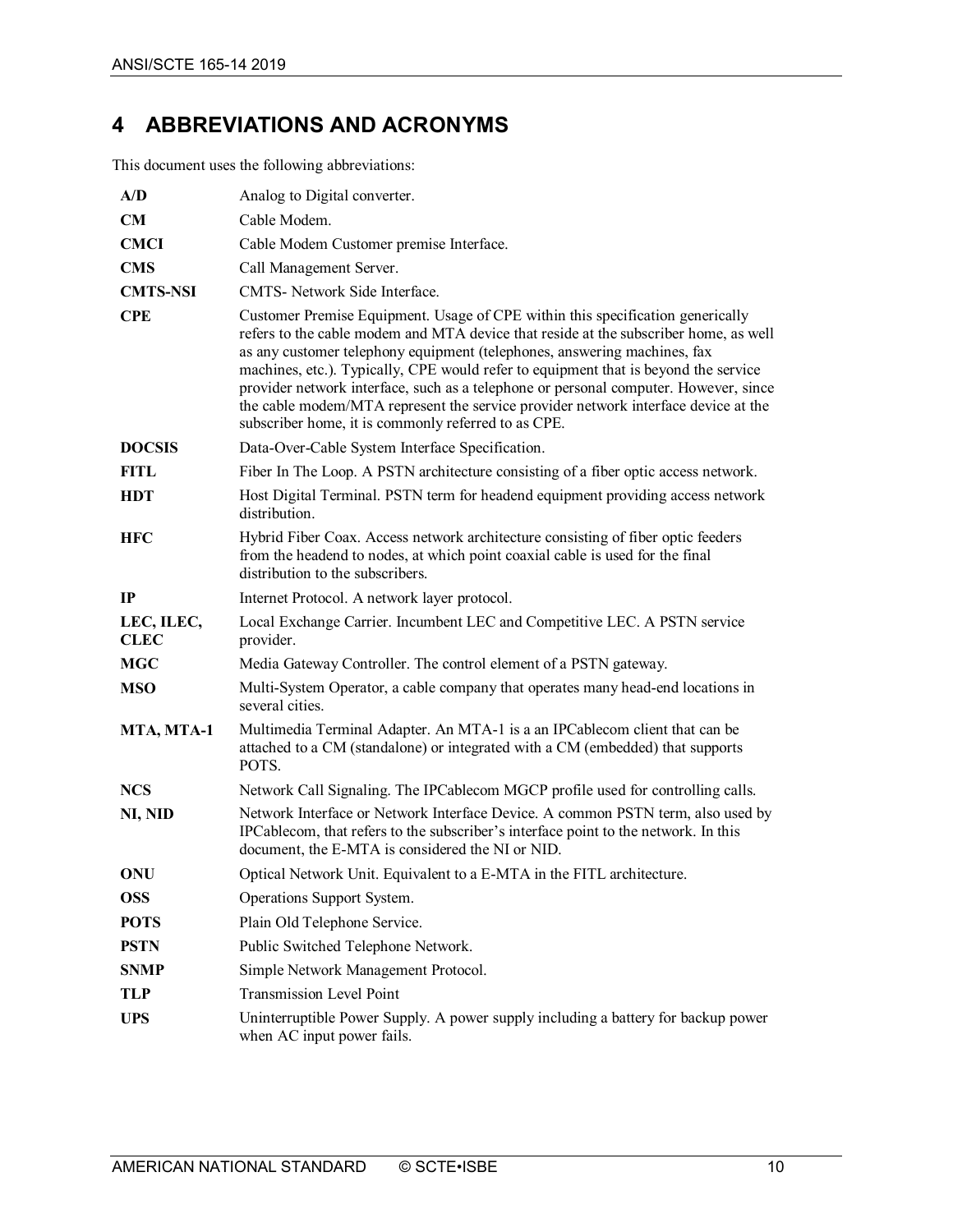# <span id="page-10-0"></span>**5 INTRODUCTION**

# <span id="page-10-1"></span>**5.1 IPCablecom Overview**

The IPCablecom project is aimed at defining interface specifications that can be used to develop interoperable equipment capable of providing packet-based voice, video and other high-speed multimedia services over hybrid fiber coax (HFC) cable systems utilizing the Data-Over-Cable Interface Specification (DOCSIS) [\[3\].](#page-8-5)

# <span id="page-10-2"></span>**5.2 Service Goals**

One potential application of the IPCablecom architecture is packet-based voice communications for cable system subscribers. The IPCablecom architecture as a whole enables voice communications, video, and data services based on bi-directional transfer of Internet protocol (IP) traffic between the cable system headend and customer locations, over an all-coaxial or HFC cable network as shown in simplified form in [Figure 1.](#page-10-4)



Transparent IP Traffic Through the System

*Figure 1. Transparent IP Traffic Through the Data-Over-Cable System*

<span id="page-10-4"></span>The transmission path over the cable system is realized at the headend by a cable modem termination system (CMTS), and at each customer location by a cable modem (CM). At customer locations, the interface is called the cable-modem-to-customer-premises-equipment interface (CMCI) and is specified in [\[12\].](#page-8-6) 

# <span id="page-10-3"></span>**5.3 IPCablecom Reference Architecture**

The IPCablecom architecture is composed of three distinct component networks: the "DOCSIS HFC Access Network", the "Managed IP Network" and the PSTN. The Cable Modem Termination System (CMTS) provides connectivity between the "DOCSIS HFC Access Network" and the "Managed IP Network". Both the Signaling Gateway (SG) and the Media Gateway (MG) provide connectivity between the "Managed IP Network" and the PSTN. The reference architecture for IPCablecom is shown in [Figure 2](#page-11-1) and is further described in [\[11\].](#page-8-7)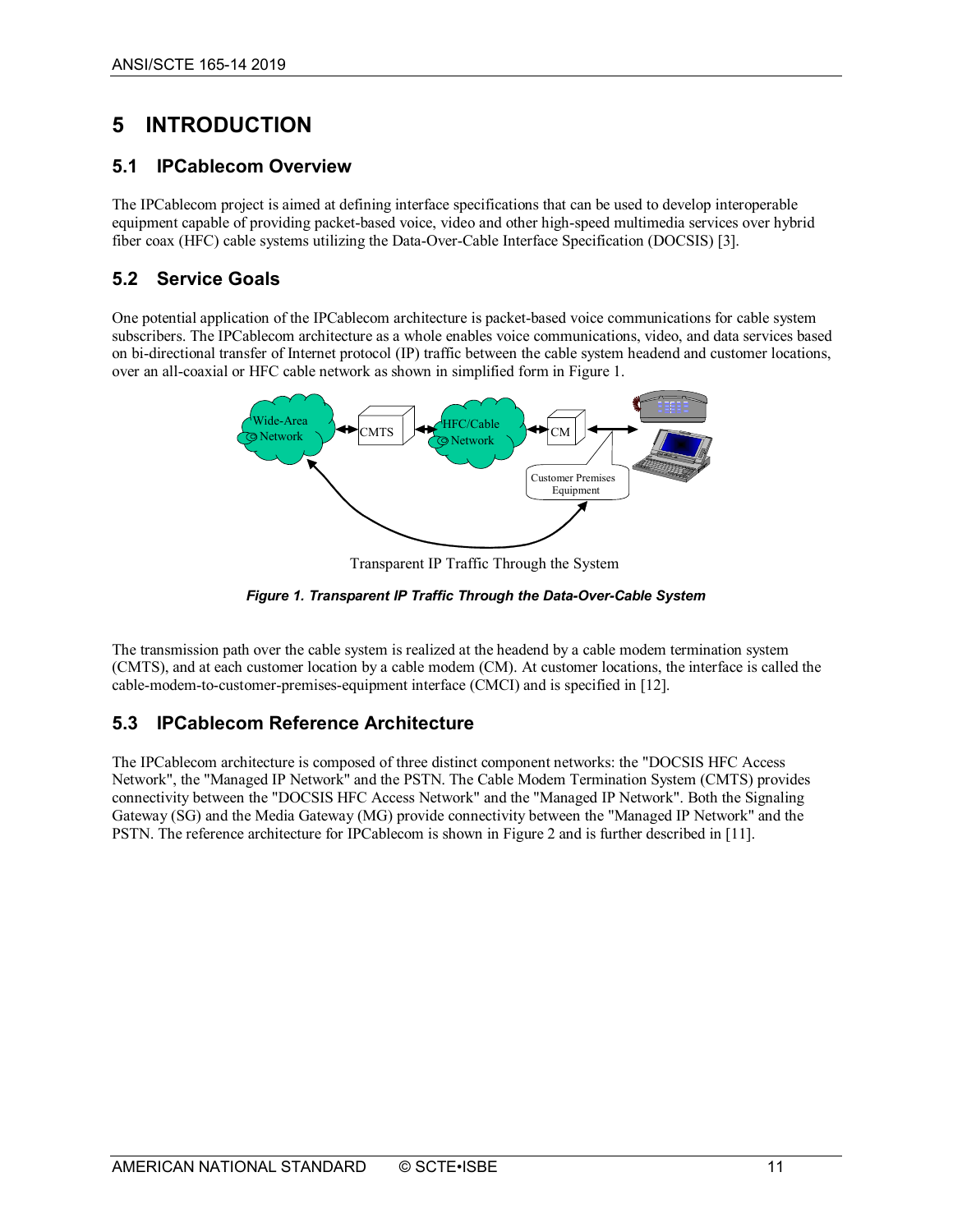

*Figure 2. IPCablecom Reference Architecture*

<span id="page-11-1"></span>The DOCSIS HFC access network provides high-speed, reliable, and secure transport between the customer premise and the cable headend. This access network provides all DOCSIS capabilities including Quality of Service. The DOCSIS HFC access network includes the following functional components: the Cable Modem (CM), Multi-media Terminal Adapter (MTA), and the Cable Modem Termination System (CMTS).

The Managed IP network serves several functions. First, it provides interconnection between the basic IPCablecom functional components responsible for signaling, media, provisioning, and quality of service establishment. In addition, the managed IP network provides long-haul IP connectivity between other Managed IP and DOCSIS HFC networks. The Managed IP network includes the following functional components: Call Management Server (CMS), Announcement Server (ANS), several Operational Support System (OSS) back-office servers, Signaling Gateway (SG), Media Gateway (MG), and Media Gateway Controller (MGC).

The public switched telephone network (PSTN) gateway provides access from the subscriber network into the PTSN network. The OSS back office provides support services such as billing, provisioning, fault determination, problem resolution, and other support services.

# <span id="page-11-0"></span>**5.3.1 Multimedia Terminal Adapter (MTA)**

An MTA is an IPCablecom client device that contains a subscriber-side interface to the subscriber's CPE (e.g., telephone) and a network-side signaling interface to call control elements in the network (e.g., Call Management Server (CMS)). An MTA provides codecs and all signaling and encapsulation functions required for media transport and call signaling.

MTAs reside at the customer site and are connected to other IPCablecom network elements via the HFC access network (DOCSIS). IPCablecom MTAs are required to support the Network Call Signaling (NCS) protocol.

IPCablecom only defines support for an embedded MTA (E-MTA). An E-MTA is a single hardware device that incorporates a DOCSIS CM as well as an IPCablecom MTA component[. Figure 3](#page-12-4) shows a representative functional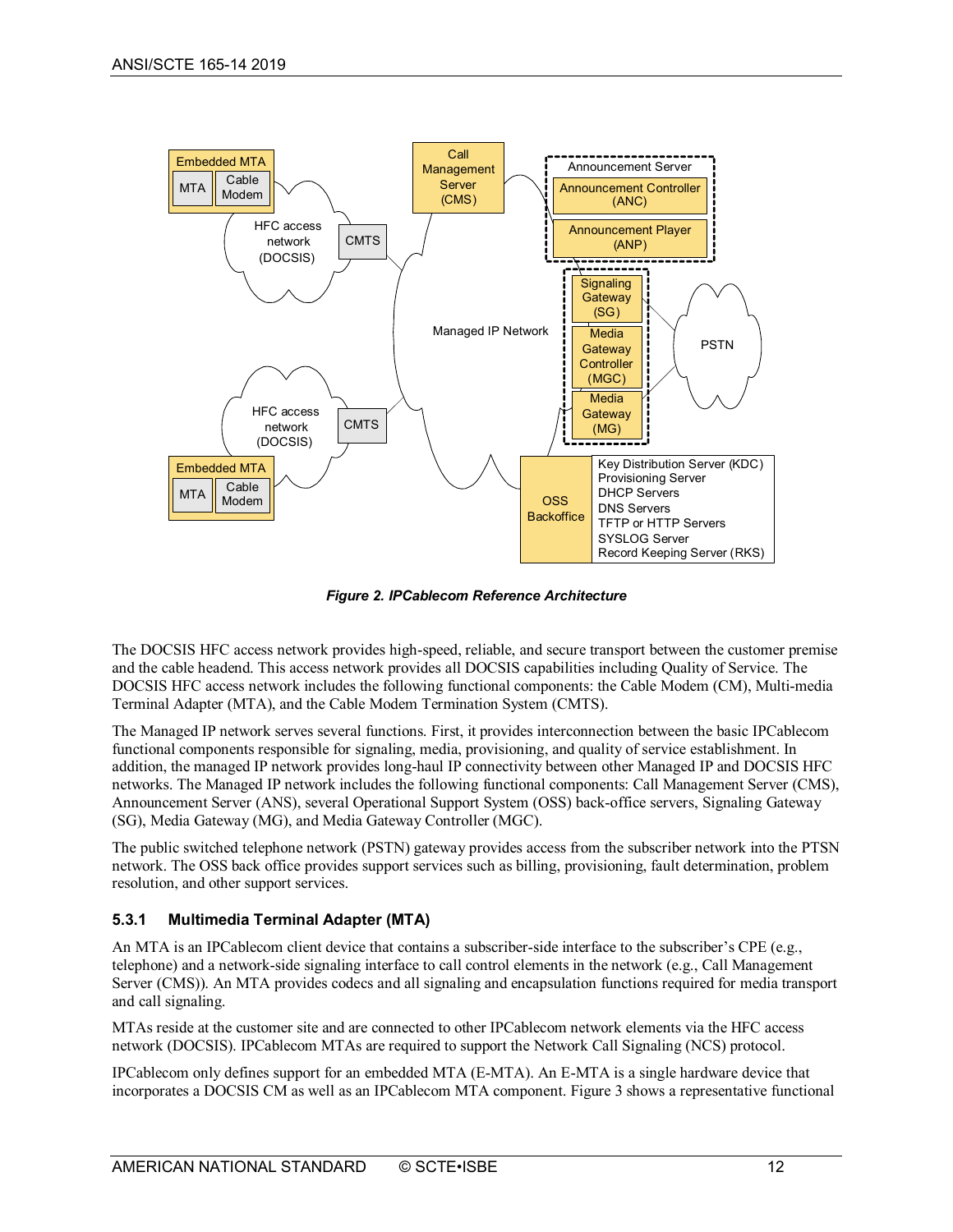diagram of an embedded MTA. Additional MTA functionality and requirements are further defined in [\[11\].](#page-8-7) For the purposes of this specification, MTA is interpreted to be identical to E-MTA.



*Figure 3. E-MTA*

# <span id="page-12-4"></span><span id="page-12-0"></span>**5.4 IPCablecom Specifications**

The IPCablecom architecture is defined by a set of Specifications and Technical Reports. Refer to [\[11\]](#page-8-7) for more information.

# <span id="page-12-1"></span>**5.5 E-MTA Monitoring Requirements**

The E-MTA is a critical element in the IPCablecom architecture. It provides the customer's interface to the service provider's network and is located outside the service provider's "headend". As such, it is critical that the operational status of the E-MTA be monitored in order to provide the quickest information to the service provider. This section details the critical monitoring requirements of the E-MTA.

# <span id="page-12-2"></span>**5.6 E-MTA Alarms**

The E-MTA functions as the customer premise network interface to the IPCablecom network and thus enables service to the customer. If the E-MTA fails and is not capable of providing the intended service, the service provider will need to know about this condition quickly (and preferably before the customer).

The minimum goal of fault management should be to isolate failures to a field replaceable unit. This enables the service provider to confidently dispatch service personnel with the appropriate equipment necessary to repair the problem in the least amount of time (i.e., minimize Mean Time To Replacement, or MTTR). The E-MTA can be considered a field replaceable unit since it is embedded, or integrated, with the CM.

# <span id="page-12-3"></span>**5.6.1 CM Failures**

The CM provides the critical connection between the MTA and the IPCablecom/DOCSIS network. A CM failure will affect the availability of the service.

IPCablecom service will rely on the CM failure detection mechanisms defined by DOCSIS in [\[4\].](#page-8-8) DOCSIS specifies events that the CM must detect as well as events the CMTS must detect.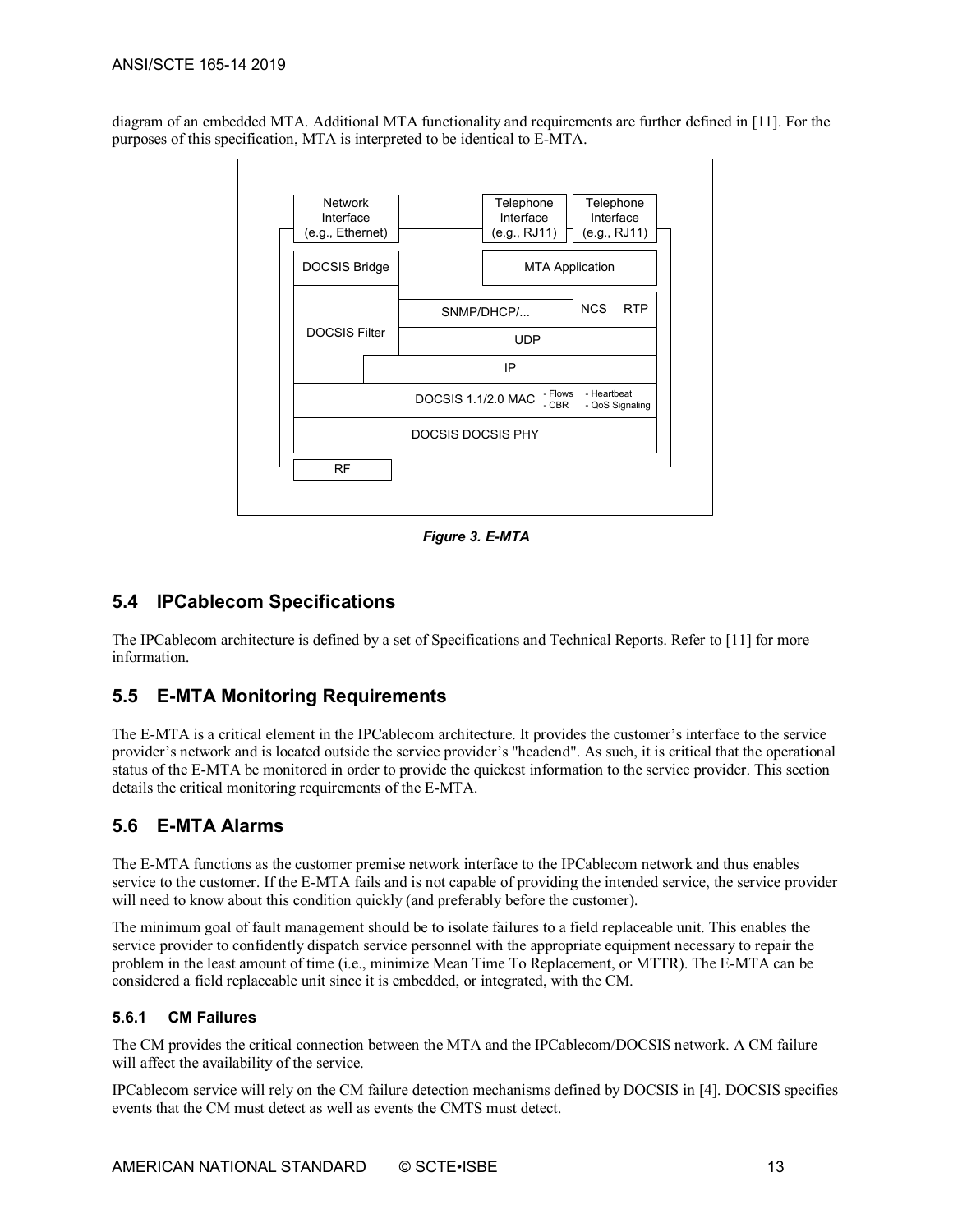# <span id="page-13-0"></span>**5.6.2 MTA Failures**

The minimum MTA monitoring MUST utilize the CM failure detection mechanisms defined by DOCSIS [\[4\]](#page-8-8) since the CM and MTA are integrated together.

Additional MTA monitoring mechanisms MAY be developed but are not defined in this document. For example, the E-MTA may include internal on-line diagnostics utilized to detect vendor specific events.

# <span id="page-13-1"></span>**5.7 E-MTA Telemetry**

The telemetry feature provides the ability for the E-MTA to transmit alarm information to the headend. The alarm information could reflect status of the E-MTA itself or of a supporting device connected to the E-MTA. Refer to [\[10\]](#page-8-9) for information on the set of defined alarms.

One powering option of the E-MTA is local power with uninterruptible power supply (UPS) battery backup. Maintaining constant power at the E-MTA is important to providing reliable service. For example, an operator may want the service to continue to function when the commercial utility power fails at the subscriber home. Thus, an alternate power source is required to bridge the gaps when utility power is not available.

The telemetry feature specified in [\[10\]](#page-8-9) and required here is initially intended for UPS battery alarms. However, the UPS powering option of the E-MTA may not always be used. As such, the design allows enough flexibility for the telemetry feature to be utilized for other purposes. This section will define the specific UPS battery alarm usage. Other usage of telemetry is not defined and is outside the scope of this document.

The UPS may be a separate, external device connected to the E-MTA or an internal device, integrated with the E-MTA. The physical telemetry interface defined in this document is for the external UPS device. An internal UPS is not required to support the same physical interface.

# <span id="page-13-2"></span>**5.7.1 Telemetry Signals (External Interface)**

The E-MTA alarm telemetry input signals MUST determine the input state by sensing the presence of a short circuit to ground (low) or an open circuit condition (float high) on the input connection (open drain compatible). The alarm active state is defined as the open circuit condition (float high). The alarm inactive state is defined as the short circuit to ground (low).

A telemetry common signal separate from the 48VDC return signal MUST be provided. Since the E-MTA power supply input is required to support AC network power, both of the power supply input pins will be floating with respect to ground. Therefore, a separate telemetry common signal is required to establish a common ground reference between the E-MTA and UPS.

Note that this interface forces the external device to "actively" control the signal states. In other words, the device must actively short the signal to ground to signal an inactive alarm state and must actively open the circuit to float high to signal an active alarm state. This provides a fail-safe mechanism such that if any or all of the signals become disconnected from the E-MTA, they will float high and thus indicate an active alarm condition. For example, it is not valid for all 4 UPS alarms to be active at the same time (cannot operate off battery if a battery is not present). Therefore, if such a condition is detected, it is possible to deduce that the UPS has become disconnected from the E-MTA.

# *5.7.1.1 Telemetry Signal 1 – AC Fail*

The active alarm state of this signal indicates an "AC Fail" condition, which means the UPS, has detected a failure of the utility AC power and is operating off its battery.

The inactive alarm state of this signal indicates an "AC Restored" condition which means the UPS has detected the presence of utility AC power and is no longer operating off its battery.

# *5.7.1.2 Telemetry Signal 2 – Replace Battery*

The active alarm state of this signal indicates a "Replace Battery" condition which means the UPS, via internal test mechanisms outside the scope of this document, has determined that the battery can no longer maintain a charge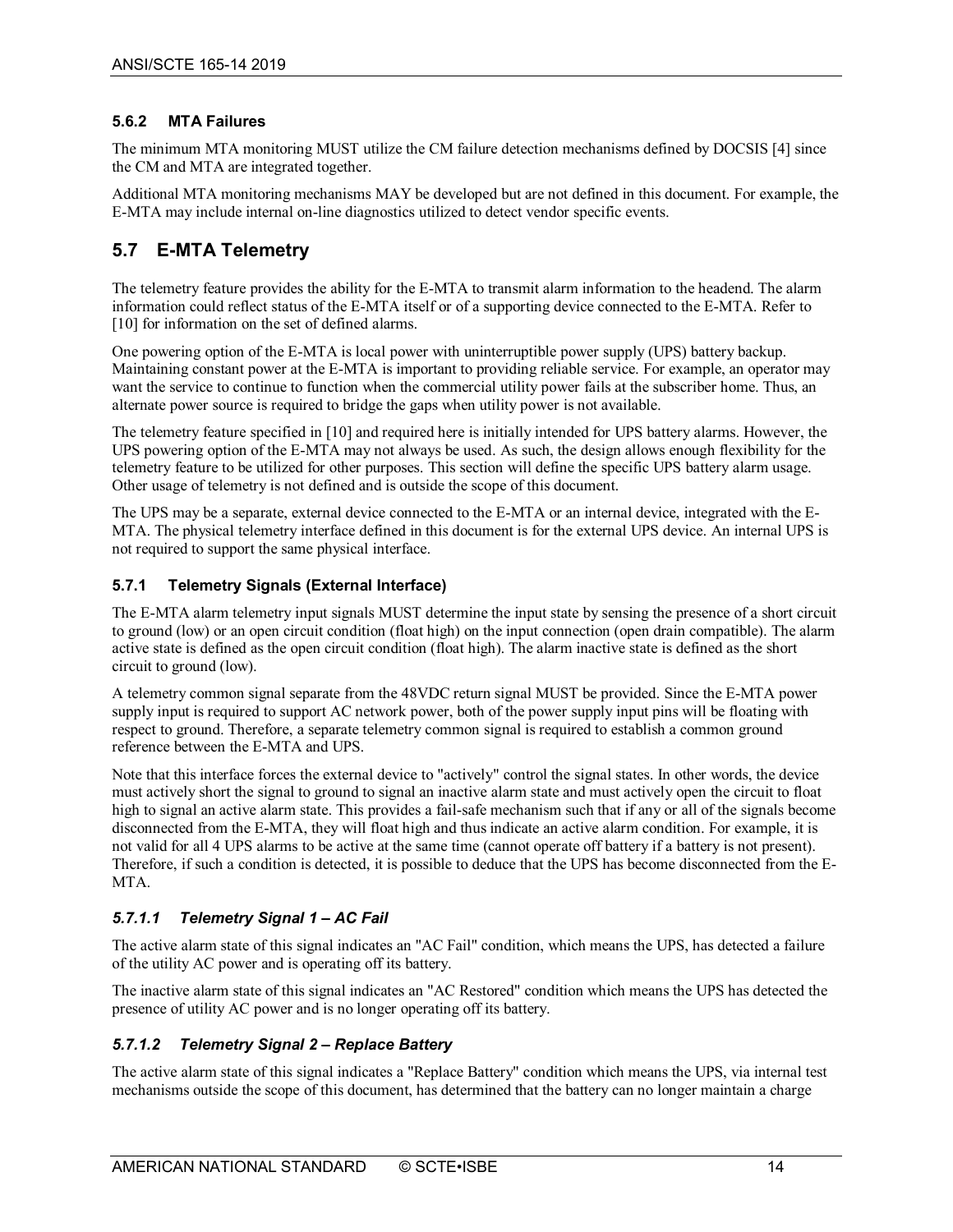sufficient enough to provide the designed amount of battery backup (e.g., 8 hours of battery backup) and thus is failing and should be replaced with a new battery.

The inactive alarm state of this signal indicates a "Battery Good" condition.

# *5.7.1.3 Telemetry Signal 3 – Battery Missing*

The active alarm state of this signal indicates a "Battery Missing" condition, which means the UPS, has detected that a battery is not present and a battery should be installed in the UPS.

The inactive alarm state of this signal indicates a "Battery Present" condition.

# *5.7.1.4 Telemetry Signal – Battery Low*

The active alarm state of this signal indicates a "Battery Low" condition which means the battery has sufficiently discharged (e.g., 75% discharged) to the point where a power source can only be maintained for a short while longer.

The inactive alarm state of this signal indicates a "Battery Not Low" condition which means the battery has charged above the "battery low" threshold (e.g., at least 25% charged).

# <span id="page-14-0"></span>**5.7.2 OSS Event Reporting**

The MTA MUST support the event and alarm reporting mechanism as defined i[n \[10\].](#page-8-9) Furthermore, the MTA MUST support the Powering events as defined in [\[10\].](#page-8-9)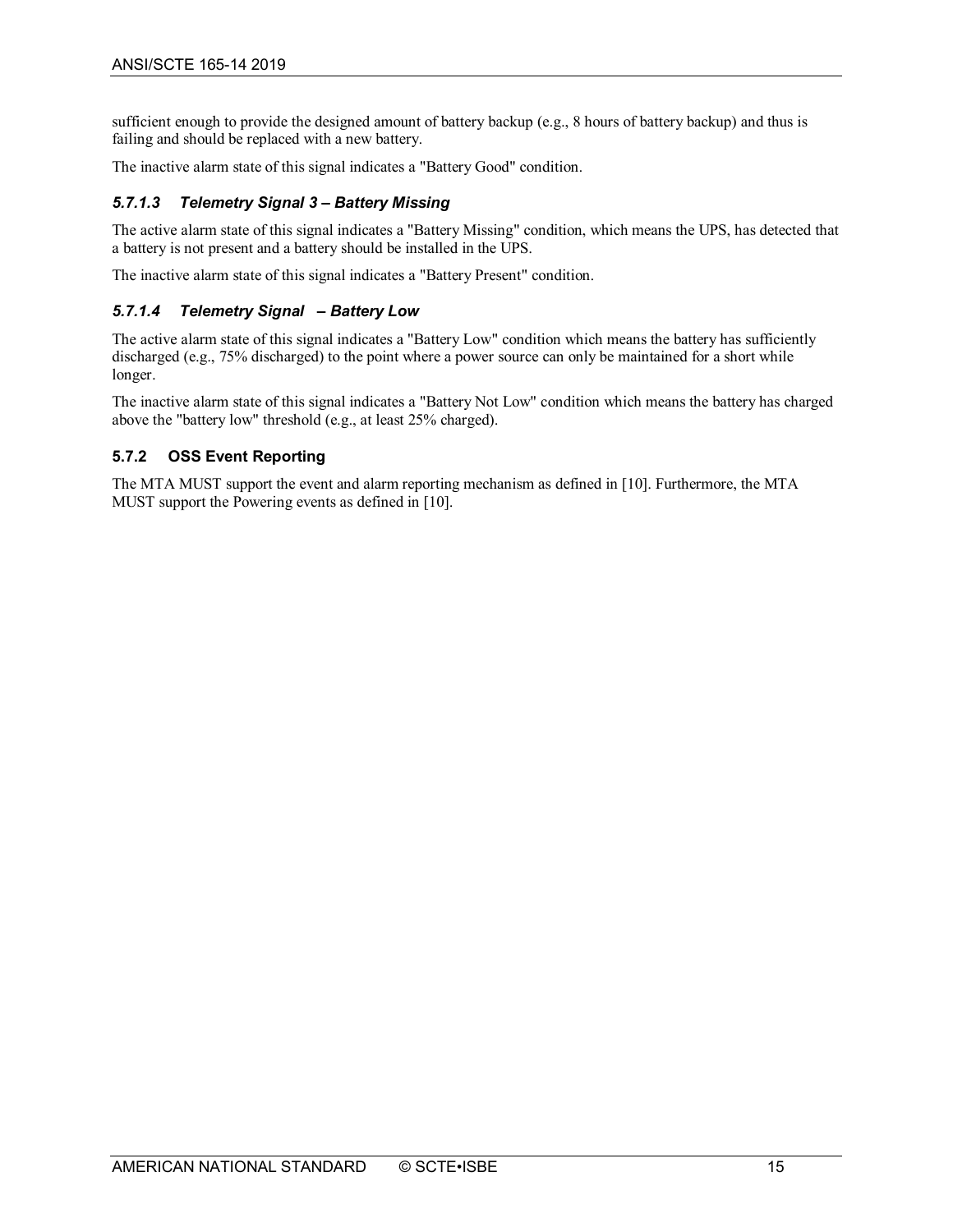# <span id="page-15-0"></span>**6 E-MTA POWER REQUIREMENTS**

This section defines the power requirements of the E-MTA. This includes power consumption and presents associated traffic models recommended for power consumption calculations.

# <span id="page-15-1"></span>**6.1 Power Considerations**

E-MTA powering is an important element in providing reliable telephone service through HFC cable networks. There are two basic methods to power the E-MTA: (1) local with battery backup and (2) network powering. Local power refers to utilizing the subscriber's home AC utility power as the supply for the E-MTA. A battery backup is utilized when the utility power fails. Network power refers to utilizing power supplied by the service provider via their HFC cable network.

A key consideration in HFC power system design is maintaining power to the E-MTA even when local AC power has failed. In general, the power system should provide a E-MTA with sufficient backup power (to accommodate typical power outages) for a typical E-MTA traffic model. This creates constraints on power consumption for locally powered systems that provide battery backup. A E-MTAs average power consumption directly affects the size and cost of the backup batteries.

Although network power centralizes backup power reserves, E-MTA power consumption nevertheless directly affects the cost and size of a power node. In addition, in network-powered systems, other conditions exist that limit the amount of power that can be delivered to an E-MTA (e.g., a coaxial power passing tap).

# <span id="page-15-2"></span>**6.2 Typical E-MTA Traffic Model**

A projected "typical" E-MTA traffic model has been developed based on [\[9\]](#page-8-10) an[d \[13\]](#page-8-11) and input from member operators. As the IPCablecom architecture is actually deployed in the field, and as consumer demand for services using that architecture continues to evolve, individual operators with actual IPCablecom implementations may experience significantly different traffic characteristics. With this qualification, this model may be used to calculate long term average power.

<span id="page-15-3"></span>

| <b>Line Number</b>                                                       | <b>MTA</b><br>Line 1               | <b>MTA</b><br>Line 2                | <b>MTA</b><br>Line 3               | <b>MTA</b><br>Line 4               | <b>Cable Modem</b><br><b>Data</b> |
|--------------------------------------------------------------------------|------------------------------------|-------------------------------------|------------------------------------|------------------------------------|-----------------------------------|
| Assumed Use                                                              | Voice                              | Modem/<br>Voice                     | Voice/<br>Fax                      | Voice                              | High Speed Data                   |
| <b>CCS</b>                                                               | 4                                  | $\overline{4}$                      | 2                                  | 2                                  | 4                                 |
| Line Penetration (Normalized by<br>Penetration)                          | $100\%$                            | 80%                                 | 50%                                | 25%                                | 25%                               |
| Average Ringing Period                                                   | $14 \text{ sec}$                   | $14 \text{ sec}$                    | $14 \text{ sec}$                   | $14 \text{ sec}$                   | n/a                               |
| Average call length<br>E-MTA w/o Data Service<br>E-MTA with Data Service | $5 \text{ min}$<br>$5 \text{ min}$ | $26 \text{ min}$<br>$5 \text{ min}$ | $5 \text{ min}$<br>$5 \text{ min}$ | $5 \text{ min}$<br>$5 \text{ min}$ | n/a<br>n/a                        |
| Average Data Rate to Subscriber*                                         | n/a                                | n/a                                 | n/a                                | n/a                                | 100kb/s                           |
| Average Data Rate From Subscriber*                                       | n/a                                | n/a                                 | n/a                                | n/a                                | 10kb/s                            |

| <b>Table 1. E-MTA Traffic Model</b> |  |  |  |  |  |
|-------------------------------------|--|--|--|--|--|
|-------------------------------------|--|--|--|--|--|

The average cable modem data rates shown in column 6 of [Table 1](#page-15-3) assume that when a user is active on the system (i.e., 4CCS), the user is interpreting or typing information during 90% of the active session, and no significant data is flowing through the data interface. Data interface rates of 1Mb/s to the subscriber and 100kb/s from the subscriber are assumed during the remaining 10% of the session. The averages are assumed to be long term and are considered over the entire domain of a power node (i.e., 100's of E-MTAs).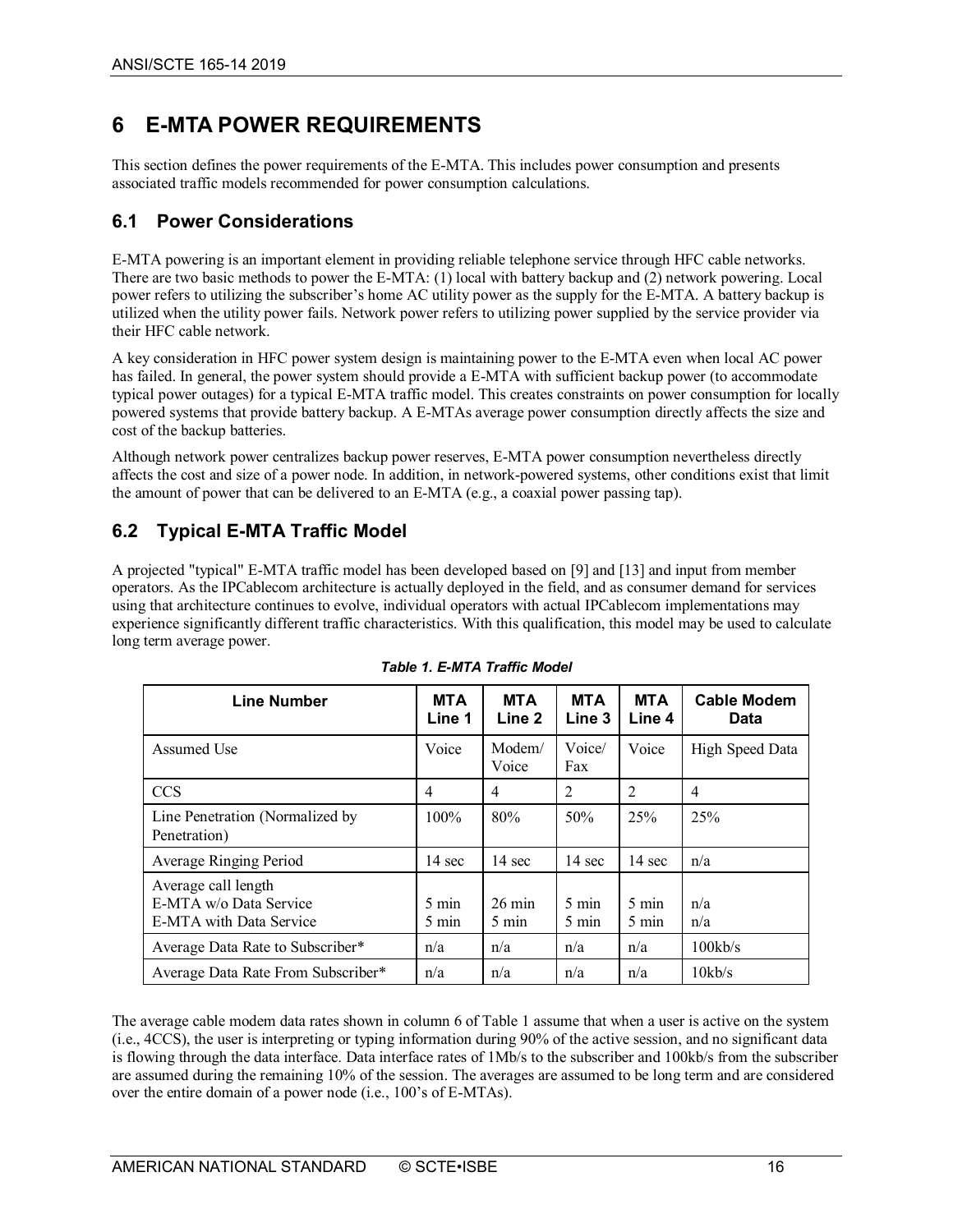# <span id="page-16-0"></span>**6.3 Power Passing Tap Limitations**

Power passing taps typically have a maximum continuous current rating that specifies limits on the amount of current that can be supplied to a particular "drop" off of the network (the drop is the section of coax connecting the operator network to the subscriber's home). Power passing taps typically contain a self-resetting protection device that is rated at 350mA of continuous current. Also, the network power voltage can vary between 40VACrms and 90VACrms at the subscriber interface. Therefore, in the worst case at 40VAC, the maximum continuous power that can be supplied to a network device on the drop is about 14VArms (Volt-Amps = watts/power factor) before the self-resetting protection device of the power passing tap activates.

IPCablecom network-powered E-MTAs SHOULD NOT exceed 14VArms power consumption in any continuous mode of operation. Furthermore, network-powered E-MTAs MUST limit input current to less than 350mA in any continuous mode of operation for input voltages in the range 0-90VACrms. Continuous mode of operation refers to any sustained mode that would draw more than 14 VArms and thus, potentially cause the power passing tap protection device to activate. For example, all lines off-hook with data traffic running at maximum average throughput for the device under consideration would be considered a sustained, continuous mode of operation while cadence ringing would not. In general, higher ringing currents can be tolerated due to the slow reacting nature of the self-resetting protection device.

# <span id="page-16-1"></span>**6.4 Average Power Calculations**

For network-powered systems, E-MTA power is also limited by the total power available from the power node and the required number of E-MTAs to be supported from each node. Because a common power source is being utilized to power a large number of E-MTAs, long term average E-MTA power can be utilized for power node calculations instead of maximum E-MTA power. Since E-MTAs will operate in various modes (on-hook, off-hook, ringing, etc.), a statistical traffic model (such as CCS numbers) can be used to characterize long term average E-MTA power and furthermore the number of E-MTAs that can be supported in a particular power node domain can be calculated.

For local powered systems with battery backup, long-term average E-MTA power can be utilized to determine the typical battery backup time for a particular E-MTA and UPS combination. By dividing the battery's effective watthour rating by the E-MTAs average power rating, and taking into account power conversion and wire I-R loss effects, the typical battery-backed operation time can be determined.

# <span id="page-16-2"></span>**6.5 Power Factor Considerations**

Since network power utilizes alternating current (AC), the power factor of a device also affects a node's power calculation. Power factor specifies the ratio of watts to volt-amps.

The IPCablecom power factor of an E-MTA device SHOULD be 0.85 or greater to ensure efficient utilization of the available network power.

To stress that power factor must be accounted for in E-MTAs, power figures MUST be specified in terms of Volt-Amp (VA) rather than Watts (W).

# <span id="page-16-3"></span>**6.6 E-MTA Average Power Requirements**

Since many different HFC power node domain architectures exist, it is not possible to calculate an E-MTA average power requirement that relates to all architectures. Nonetheless, several common power consumption objectives have been specified to enable efficient powering capabilities.

The average E-MTA power consumption SHOULD be less than or equal to 5 VA when applying the traffic model above. The average power consumption refers to the typical long-term average consumption of the device and is intended to provide a reference for designing the power node architecture.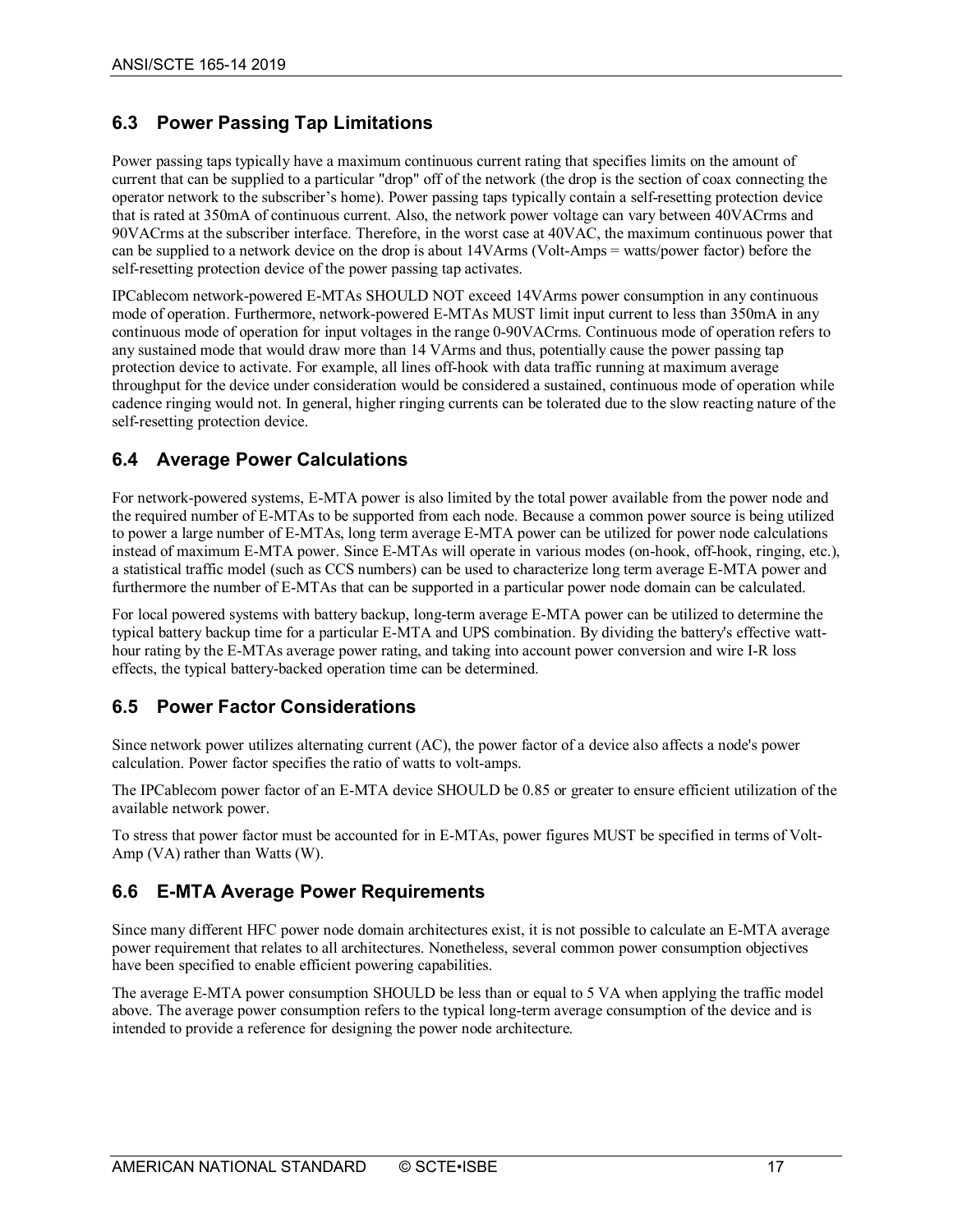# <span id="page-17-0"></span>**6.7 Service Requirements Under AC Fail Conditions**

For local power with battery backup, the E-MTA device is aware of AC power failure via the UPS telemetry inputs or via internal means with an embedded UPS. Since data traffic is not required for IPCablecom service, data service MAY be de-activated immediately under local AC power fail conditions. However, all lines provided by an E-MTA MUST remain operational (operational means capable of originating calls, ringing, and terminating calls, if provisioned as in-service).

# <span id="page-17-1"></span>**6.8 Power Source Compatibility**

To provide flexibility to make powering decisions on a node-by-node basis and to allow local power to network power migration, outdoor E-MTAs MUST support both network power and local power with battery backup (as defined below). Since network powering is removed from the coax drop before entering the home, indoor E-MTAs MUST support local powering with battery backup and are not required to support network power.

# <span id="page-17-2"></span>**6.9 Network Powering**

Network power is supplied from a power node controlled by the service provider and is distributed through the HFC plant via the network cable. It is common practice for Network power to be delivered from the "tap" to the E-MTA either through center conductor powering (center coax conductor) or through composite pair (siamese pair) powering.

# <span id="page-17-3"></span>**6.9.1 Center Conductor Delivery**

Center conductor network power delivers power on the center conductor of the coaxial cable drop. Outdoor E-MTAs MUST be capable of extracting power from the center conductor of the coaxial cable. If an E-MTA provides a subscriber side coaxial drop, network power MUST be removed from the subscriber drop such that network power does not enter the customer premise. If an E-MTA provides a subscriber side coaxial drop, greater than 60 dB of Isolation MUST be provided at 60 Hz, 120 Hz, 180 Hz, and 240 Hz between the network side coaxial drop and the subscriber side coaxial drop. To prevent the introduction of "AC HUM" into the coexisting RF signals, for an E-MTA that provides a subscriber side coaxial drop, the E-MTA MUST NOT degrade Hum Modulation more than 3% toward the subscriber side drop.

In center conductor network power mode, the composite pair power terminals MUST NOT present a shock hazard.

# <span id="page-17-4"></span>**6.9.2 Composite Pair Delivery**

Composite pair network power delivers power on a separate pair of wires that are bundled with the coaxial cable drop (siamese) from the tap. E-MTAs MUST be capable of accepting power though a separate pair of input terminals. The power-input terminals MUST be compatible with 22, 24, and 26-gauge wire. The power-input terminals MAY also be compatible with any other gauge wire.

# <span id="page-17-5"></span>**6.9.3 Network Power Characteristics**

E-MTAs supporting network power MUST be compatible with and properly operate from quasi-square wave voltages over the range 40-90VAC at the input of the device.

# <span id="page-17-6"></span>**6.10 Local Powering with Battery Backup**

Local powering is accomplished utilizing a UPS that converts household 120V AC power to DC power for the E-MTA. The UPS also provides battery backup to bridge E-MTA operation through typical local power outages. In addition, telemetry signals provide remote monitoring capability for local AC power and battery conditions. Outdoor E-MTA devices will typically utilize a separate UPS such that batteries can be placed inside the customer's facility. The indoor climate controlled environment is typically desired for battery placement to maximize battery life. E-MTAs utilizing an external UPS will require metallic connections between the two units for transmission of power and telemetry information. E-MTAs MAY include an embedded UPS or utilize an external UPS.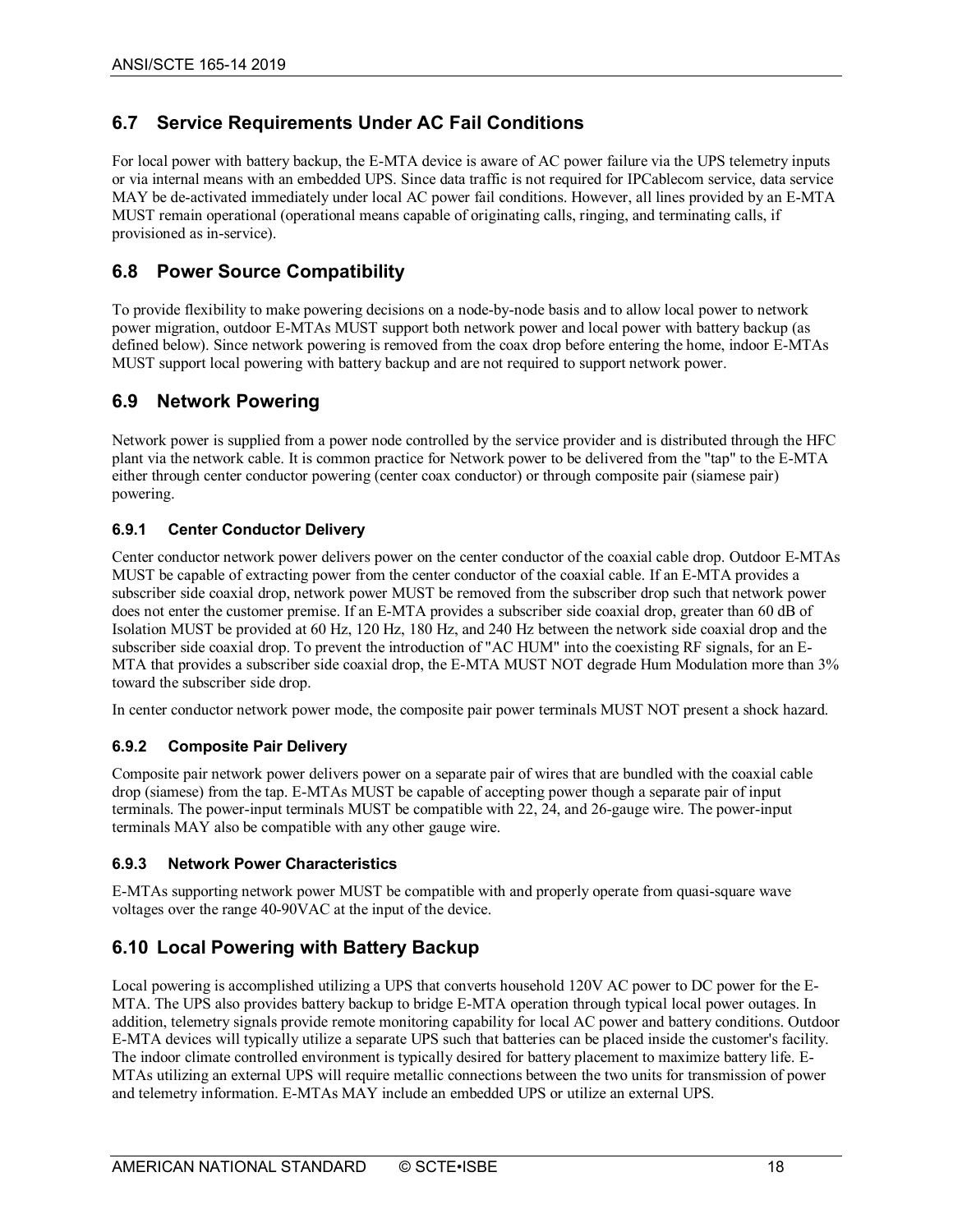# <span id="page-18-0"></span>**6.10.1 E-MTA to UPS Interface**

A standardized interface is defined between the E-MTA and an external UPS to allow vendor interoperability between the two devices. This interface is comprised of seven (7) conductors including two (2) for DC power, four (4) for telemetry signals, and one (1) for telemetry ground reference. The external E-MTA-UPS interface MUST be included on E-MTA implementations that do not provide embedded UPS functionality. For E-MTAs with embedded UPS functionality, there is no requirement to provide the physical E-MTA-UPS interface signals externally, however, the embedded telemetry information MUST still be made available to upstream network management systems as defined in Section [5.7.](#page-13-1)

#### *6.10.1.1 Physical Connection*

Since the interface cable between the E-MTA and UPS will typically be cut to length, the E-MTA SHOULD provide individual connections for each conductor but MAY utilize a standard multi-pin connector. The specific type of connection device will not be specified, however the connection device MUST support 22, 24, and 26-gauge wire. The connection device MAY also support any other gauge wire.

#### *6.10.1.2 Power Signals (External UPS)*

The power interface is designed to provide 20 watts of peak power to the E-MTA which provides ample power for E-MTA implementations supporting a high speed data link and up to 4 telephony lines with a total ringing load of 10 REN. To enable the use of 22-26-gauge wire for the interface, 48 VDC nominal power is being required.

<span id="page-18-1"></span>The E-MTA without embedded UPS functionality MUST support the following input voltage range:

*Table 2. Input Voltage Ranges for E-MTAs without Embedded UPS Functionality*

| <b>Signal</b> | Value                                           |
|---------------|-------------------------------------------------|
| Power         | $+48$ VDC nominal, $+42$ VDC min, $+51$ VDC max |
| Power return  | 48 VDC Return                                   |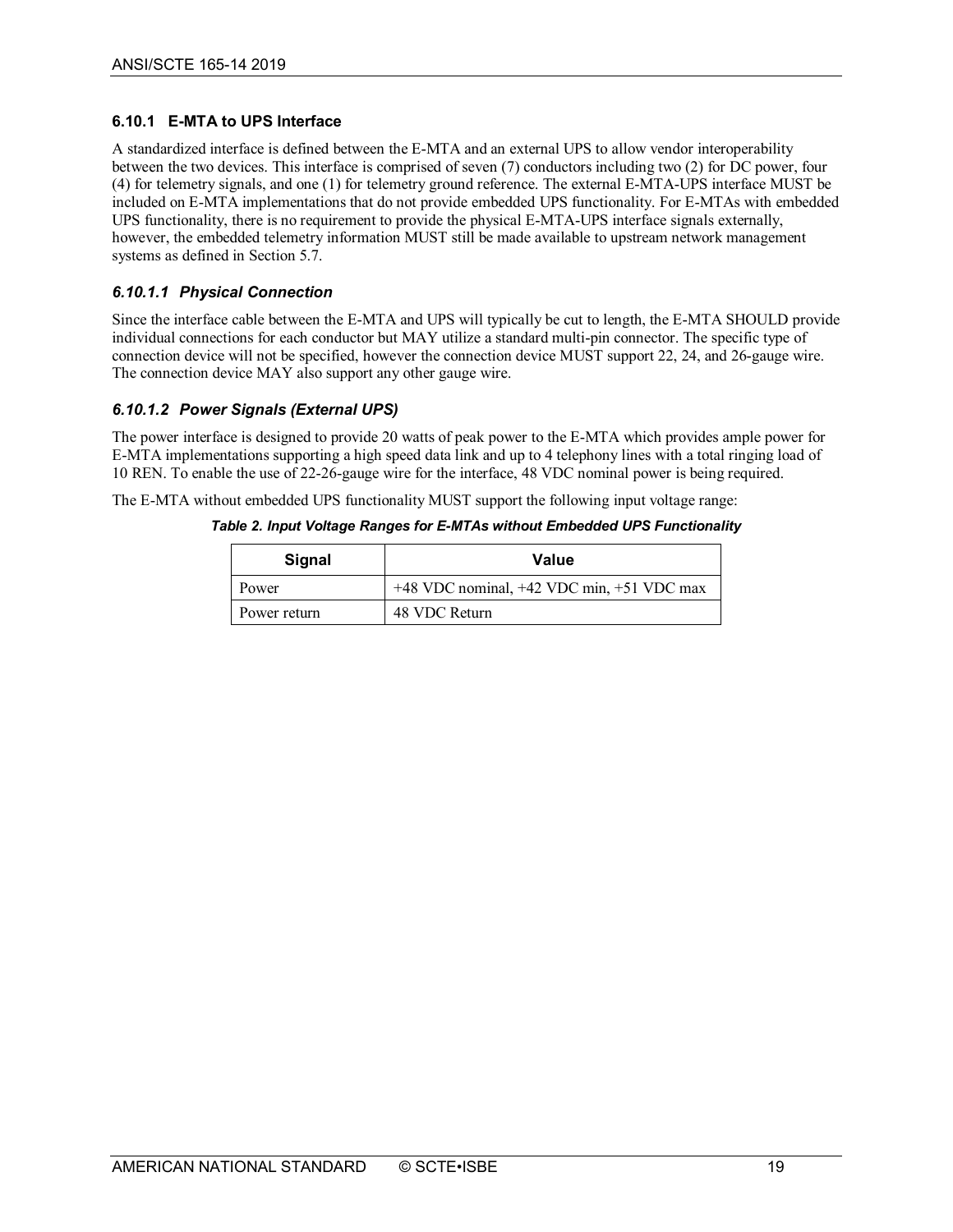# <span id="page-19-0"></span>**7 MTA ANALOG PORT REQUIREMENTS**

The MTA analog port represents an interface between the IPCablecom/DOCSIS/IP (internet protocol) network and devices designed to function when connected to the PSTN using standard PSTN interfaces. The subscriber side of this interface is an analog interface consistent with the PSTN and the network side of this interface is a digital interface to the IP-based IPCablecom network, which rides on top of the DOCSIS transport. It is expected that many operators will choose to use the IPCablecom architecture to offer service to customers in residential dwellings. In such applications, the MTA will reside at the subscriber premises, either inside or outside. The MTA will, in the context of the IPCablecom network, be analogous to the NIU (network interface unit) or NID (network interface device) as those terms are used in connection with the PSTN. Finally, because the network side of the port interface is digital, and the device resides close to the subscriber, the analog subscriber side of the port interface will only be required to support relatively short metallic (copper twisted pair) drops (i.e., 500 feet).

This interface is similar to the Telcordia TA-909 POTS interface requirements for FITL (fiber in the loop). Therefore, the port requirements are based on TA-909 [\[8\].](#page-8-12) For basic IPCablecom service, the requirements can be divided into four categories:

- Loop Start Signaling (section 4.1 o[f \[8\]\)](#page-8-12)
- General Supervision (section 4.4 of [\[8\]\)](#page-8-12)
- General Ringing (section 4.5 o[f \[8\]\)](#page-8-12)
- Voice Grade Analog Transmission (section 5 of [\[8\]\)](#page-8-12)

The MTA analog 2-wire interface requirements are listed in the following sections.

# <span id="page-19-1"></span>**7.1 Terminology**

For the purpose of this section, the subscriber twisted pair copper wiring (typically the wiring inside the subscriber's premises) that is connected to the E-MTA analog port will be referred to as the "loop". Note that this usage is different than the way these terms may be used in the context of the PSTN, in which the "loop" is defined as the transmission path between a telephone company central office and a customer's premises. The "loop" referred to in this section, in PSTN terms, would typically be referred to as "premises wire" or "inside wire." References here to "loops" and "transmission paths" should not be confused with links from customer premises to either a telephone company office or to an MSO's head-end.

# <span id="page-19-2"></span>**7.2 Loop Start Signaling**

# <span id="page-19-3"></span>**7.2.1 DC Supervisory Range**

The DC supervisory range MUST meet:  $R_{DC} \ge 450$  ohms.  $R_{DC}$  is the DC supervisory range. The actual value of  $R_{DC}$ depends on the resistance of the loop wire from the E-MTA (the subscriber's inside wiring). That is,  $R_{DC} = 430 +$ Rloop. Note that this accommodates a drop of 500 feet of AWG 22-gauge wire at 65˚C.

Reference: section 4.1.1 of [\[8\].](#page-8-12)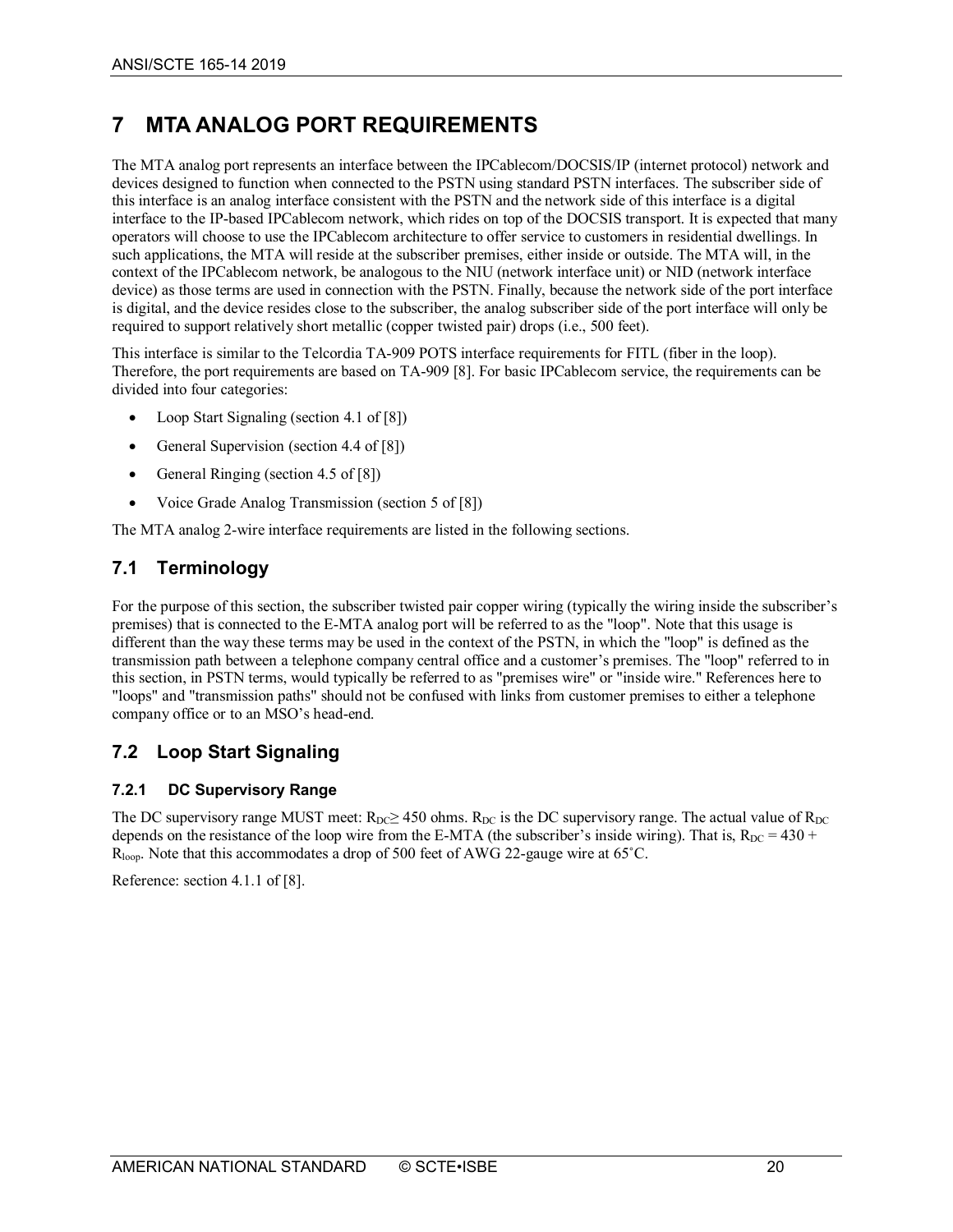# <span id="page-20-0"></span>**7.2.2 Idle State Voltage**

The idle state is when the loop is open or on-hook. In this state the idle voltage satisfies:

- MUST be  $21 \text{Vdc} \leq \text{V}_{\text{DLE}} \leq 80 \text{ V dc}$
- SHOULD be  $42.75$ Vdc  $\leq$  V<sub>IDLE</sub>  $\leq$  80 V dc
- Ring is negative with respect to tip
- Ring-to-ground and tip-to-ground voltages are  $< 0$
- Meets class A2 continuous source electrical safety from section 14.6 of GR-499 [\[5\]](#page-8-13)
- **NOTE:** The V<sub>IDLE</sub> minimum recommendation has been added for IPCablecom. In some cases, 21 Vdc causes interoperability problems with certain CPE devices.

Reference: section 4.1.2 of [\[8\].](#page-8-12) Modified for IPCablecom.

# <span id="page-20-1"></span>**7.2.3 Loop Closure Detection**

Loop closure is off-hook. Detection of loop closure MUST meet:

- Resistance  $\leq R_{DC}$  between tip and ring is loop closure.
- Resistance  $\geq 10k$  ohms between tip and ring is not loop closure.
- When loop closure is detected, appropriate actions as defined by the CMS will be taken.

Reference: section 4.1.4 of [\[8\].](#page-8-12)

# <span id="page-20-2"></span>**7.2.4 Loop Open Detection**

Loop open is on-hook. Detection of loop open MUST meet:

- Resistance  $\geq 10k$  ohms is loop open.
- Resistance  $\leq R_{DC} + 380$  ohms is not loop open.
- The MTA MUST be able to distinguish between a hit, dial pulse, flash, or disconnect and signal appropriately to the CMS as defined in [\[1\].](#page-8-14)

Reference: section 4.1.5 of [\[8\].](#page-8-12)

# <span id="page-20-3"></span>**7.2.5 Off-Hook Delay**

The MTA MUST be able to detect a subscriber origination request (off-hook) and attempt to transmit the notification to the CMS within 50 msec.

2-way voice signal transmission capability on the loop established within 50 msec of detecting the origination request (off-hook)

Reference: section 4.1.7 of [\[8\].](#page-8-12) Modified for IPCablecom.

# <span id="page-20-4"></span>**7.2.6 On-Hook Delay**

The MTA MUST be able to detect a subscriber termination request (on-hook) and attempt to transmit the notification to the CMS within 50 msec.

# <span id="page-20-5"></span>**7.2.7 Ringsplash**

When the CMS indicates one 500 msec ringsplash, the MTA MUST apply one 500  $\pm$ 50 msec ring burst to the line.

Reference: section 4.1.9 of [\[8\].](#page-8-12) Note that the ringsplash requirement stated here is within the bounds of the ringsplash requirement stated i[n \[1\].](#page-8-14) Thus, by meeting this requirement, the NCS requirement is met also.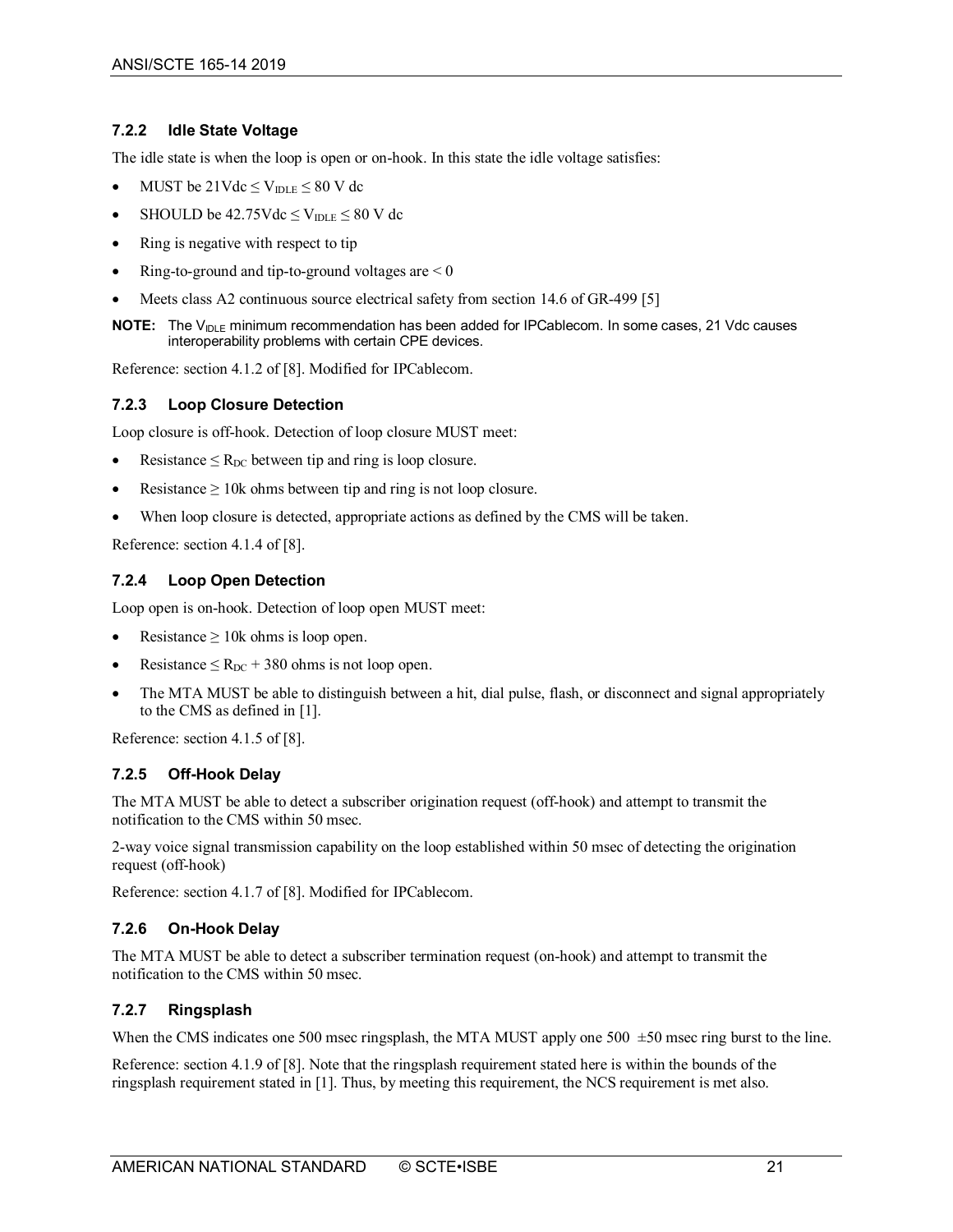# <span id="page-21-0"></span>**7.2.8 Distinctive Ringing**

Defined ring cadences MUST be applied to the drop within  $\pm 50$  msec resolution.

The MTA shall be able to apply any of the distinctive alerting patterns described in [\[1\]](#page-8-14) to the line when signaled by the CMS.

Reference: section 4.1.10 of [\[8\].](#page-8-12) Note that the ringing requirement stated here is within the bounds of the ringing requirement stated in [\[1\].](#page-8-14) Thus, by meeting this requirement, the NCS requirement is met also.

#### <span id="page-21-1"></span>**7.2.9 Transmission Path**

The MTA MUST support part-time on-hook transmission capabilities: part-time = within 400 msec after a ringsplash. On-hook transmission provides the capability of transmitting a voiceband signal in both directions on the loop when the loop is open (on-hook).

Reference: section 4.1.15 of [\[8\].](#page-8-12) Modified for IPCablecom.

# <span id="page-21-2"></span>**7.3 General Supervision**

#### <span id="page-21-3"></span>**7.3.1 Off-Hook Loop Current**

The MTA MUST provide at least 20 mA of loop current in the off-hook state.

Loop voltage is such that the ring conductor is negative with respect to the tip conductor.

Reference: section 4.4.1 of [\[8\].](#page-8-12) Modified for IPCablecom.

#### <span id="page-21-4"></span>**7.3.2 Immunity to Line Crosses**

Shorts between tip-to-tip, tip-to-ring, or ring-to-ring involving 2 or more lines MUST NOT damage the MTA.

Shorts between tip-to-ground or ring-to-ground involving 1 or more lines MUST NOT damage the MTA.

Reference: section 4.4.3 of [\[8\].](#page-8-12)

#### <span id="page-21-5"></span>**7.3.3 System Generated Open Intervals**

When in the loop closure state (off-hook), interruptions to loop current feed MUST NOT exceed 100 msec unless instructed by the CMS.

Reference: section 4.4.5 of [\[8\].](#page-8-12)

#### <span id="page-21-6"></span>**7.3.4 Open Switching Interval Distortion**

When in the loop closure state and providing loop current feed, loop current feed open commands of duration T MUST have resolution to  $\pm 25$  msec for 50≤T≤1000 msec.

When in the above state, the MTA MUST continue to maintain loop closure (towards the CMS) with no interruptions >1 msec.

Loop current feed open MUST NOT exceed 5 sec in duration.

Loop current feed open is an interruption of the loop current sourced on the drop.

TR-30 (TR-NWT-000303, Issue 2, October 1992[\) \[6\]](#page-8-15) specifies this MUST be satisfied for both on-hook and offhook.

Reference: section 4.4.6 of [\[8\].](#page-8-12)

#### <span id="page-21-7"></span>**7.3.5 Dial Pulsing**

Dial pulses MAY be collected at the MTA. Depending on CMS instructions, the digits can either be individually sent or gathered according to the digit map and all digits sent in a single message.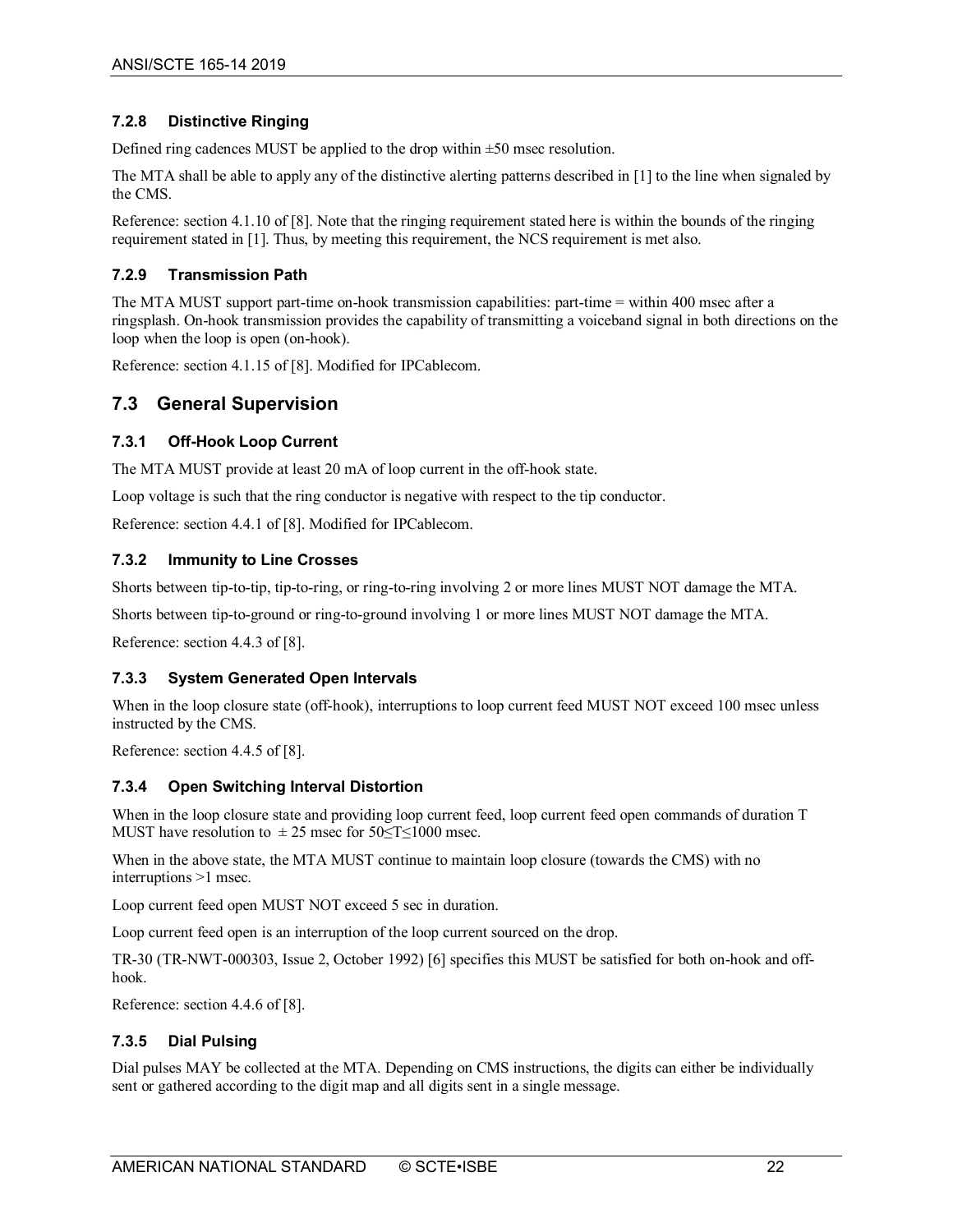If the MTA supports dial pulsing, the MTA MUST support 8-12 pps with 58-64% break.

Note that IPCablecom does not require support for pulse dialing. Therefore, this is an optional MTA requirement.

Reference: section 4.4.9 of [\[8\].](#page-8-12) Modified to be optional for IPCablecom.

# <span id="page-22-0"></span>**7.3.6 DTMF Signaling**

DTMF signaling will be collected at the MTA. Depending on CMS instructions, the digits can either be individually sent or gathered according to the digit map and all digits sent in a single message.

The MTA MUST NOT amplitude overload at the maximum expected DTMF signal level. (ANSI T1.401-1988 describes the maximum DTMF signal level.) Amplitude overload is any output frequency between  $0 - 12$  kHz greater than  $-28$  dBm0 when the input frequency is between  $600 - 1500$  Hz at a power level equal to the maximum expected DTMF signal level.

Reference: section 4.4.10 of [\[8\].](#page-8-12)

#### <span id="page-22-1"></span>**7.3.7 Dialtone Removal**

The MTA MUST remove dialtone within 250 msec of detecting the first dialed digit unless otherwise instructed by the CMS.

Note: The NCS protocol defined in [\[1\]](#page-8-14) provides the ability to request the MTA to play signals (in this case dialtone) in response to events (in this case off-hook). The protocol also provides the ability to instruct the MTA to "keep the signals active" after an event has been detected (in this case keep dialtone active even if a digit has been detected). Thus, it is not the intention of this specification to override the NCS protocol specification and as such, the CMS has the ability to override this requirement.

# <span id="page-22-2"></span>**7.4 General Ringing**

# <span id="page-22-3"></span>**7.4.1 Alerting Signals**

The MTA MUST support unbalanced or balanced ringing.

The applied cadence MUST be within +/-50 msec of the defined cadence.

Nominal cadence has a 6-sec period with 1.7-2.1 sec ringing and 3.1-5.5 sec of silence.

For Unbalanced Ringing:

- Alerting cadence is applied to ring with tip grounded.
- The DC component during ringing is such that the ring conductor is negative with respect to tip.

For Balanced Ringing:

- Alerting cadence is applied to both tip and ring, typically 180° out of phase.
- With or without a DC component.

Reference: section 4.5.2 of [\[8\].](#page-8-12) Modified for IPCablecom for optional balanced ringing.

# <span id="page-22-4"></span>**7.4.2 Ringing Delay**

Ringing MUST be applied within 200 msec of being signaled by the CMS. The cadence MAY be entered at any point (i.e., the cadence may start with the silent period).

Reference: section 4.5.3 of [\[8\].](#page-8-12) Modified for IPCablecom.

# <span id="page-22-5"></span>**7.4.3 Ringing Source**

MUST meet the duration-limited source safety requirements of GR-108[9 \[7\].](#page-8-16)

Ringing frequency MUST be  $20 \pm 1$  Hz.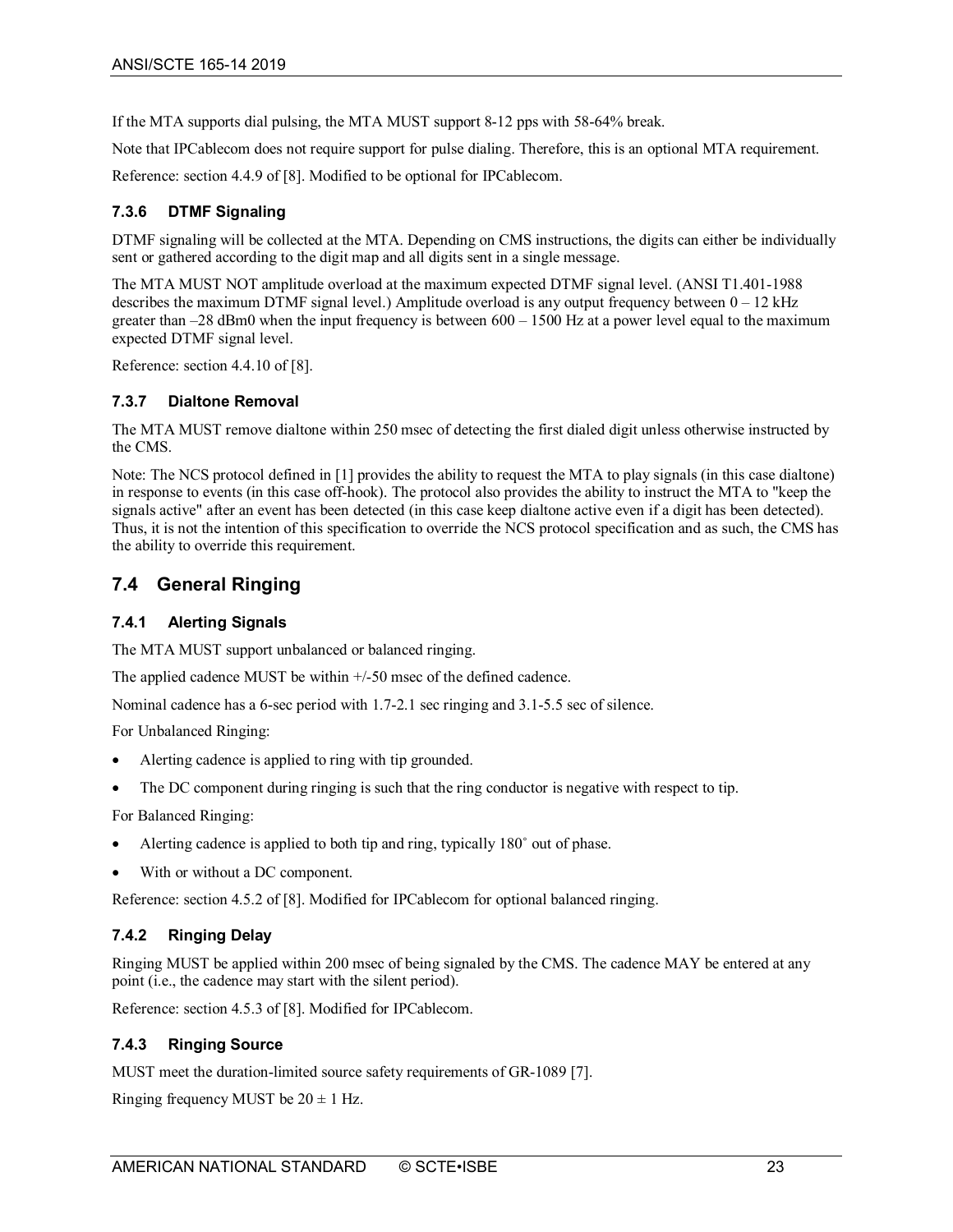The dc component (offset) MUST be  $\leq$  75 Vdc

MUST meet  $1.2 \le$  peak-to-rms voltage ratio  $\le 1.6$ 

The bridged C-weighted noise  $\leq 90$  dBrnC when referenced to 900 ohms during ringing (i.e., the 20 Hz component < 0 dBm) and the analog voiceband lead conducted emissions criteria of TR-1089 [\[7\]](#page-8-16) MUST be met.

Reference: section 4.5.4 of [\[8\].](#page-8-12)

# <span id="page-23-0"></span>**7.4.4 Ringing Capability**

The minimum ringing voltage MUST meet 40 Vrms across a 5 REN load on a drop with resistance  $\leq R_{DC} - 400$ ohms.

Reference: section 4.5.5 of [\[8\].](#page-8-12)

#### <span id="page-23-1"></span>**7.4.5 Ringing Capacity**

The MTA MUST support 5 REN per line.

The MTA MUST support at least 10 REN per device for MTAs that support 2 or more lines.

Note: It is anticipated that many MTAs will support more than 2 lines (i.e., 4 POTS lines) but it is also unreasonable to require the MTA with more than 2 lines to support 5 REN for each line for power consumption reasons. Therefore, the minimum REN requirement of 10 REN per device, across all lines, is established.

# <span id="page-23-2"></span>**7.4.6 Ring Trip**

Ringing MUST be removed within 200 msec of detecting loop closure.

Reference: section 4.5.7 of [\[8\].](#page-8-12)

#### <span id="page-23-3"></span>**7.4.7 Ring Trip Reporting Delay**

The MTA MUST be able to detect a ring trip and attempt to transmit the notification to the CMS within 300 msec. Reference: section 4.5.8 of [\[8\].](#page-8-12)

# <span id="page-23-4"></span>**7.4.8 Ring Trip Immunity**

Ringing MUST NOT be tripped when a termination of 10k ohm in parallel with 6 uF is applied to tip and ring.

Ringing MUST NOT be tripped when a termination of 200 ohm is applied to tip and ring for  $\leq 12$  msec.

Reference: section 4.5.9 of [\[8\].](#page-8-12)

# <span id="page-23-5"></span>**7.5 Voice Grade Analog Transmission**

The IPCablecom system utilizes digital transmission of voice signals to and from the MTA. The MTA converts between the digital voice signal on the IP network and the analog voice signal on the tip and ring loop. System impairments in the digital network, such as packet loss, can affect the voice signal but are outside the control of the MTA. Therefore, this section defines the analog voiceband requirements of the MTA and assumes an error-free digital network.

These requirements are derived from the PSTN which, in some cases, utilizes analog transmission from a headend central office switch to a customer. Typically, the reference point by which these requirements are measured is the middle of the switch (digital to analog). This reference point is referred to as the 0 Transmission Level Point (TLP) and could be thought of as any point in the digital portion of the network. Note that these are not end-to-end analog requirements since they apply to a single digital to analog conversion point (a typical voice call will be analog at each end with a digital network connecting the two ends).

The 0 TLP of the IPCablecom system is any point in the digital IP network. The digital IP network, for voice signal transmission purposes, extends all the way to the MTA where the digital to analog conversion occurs.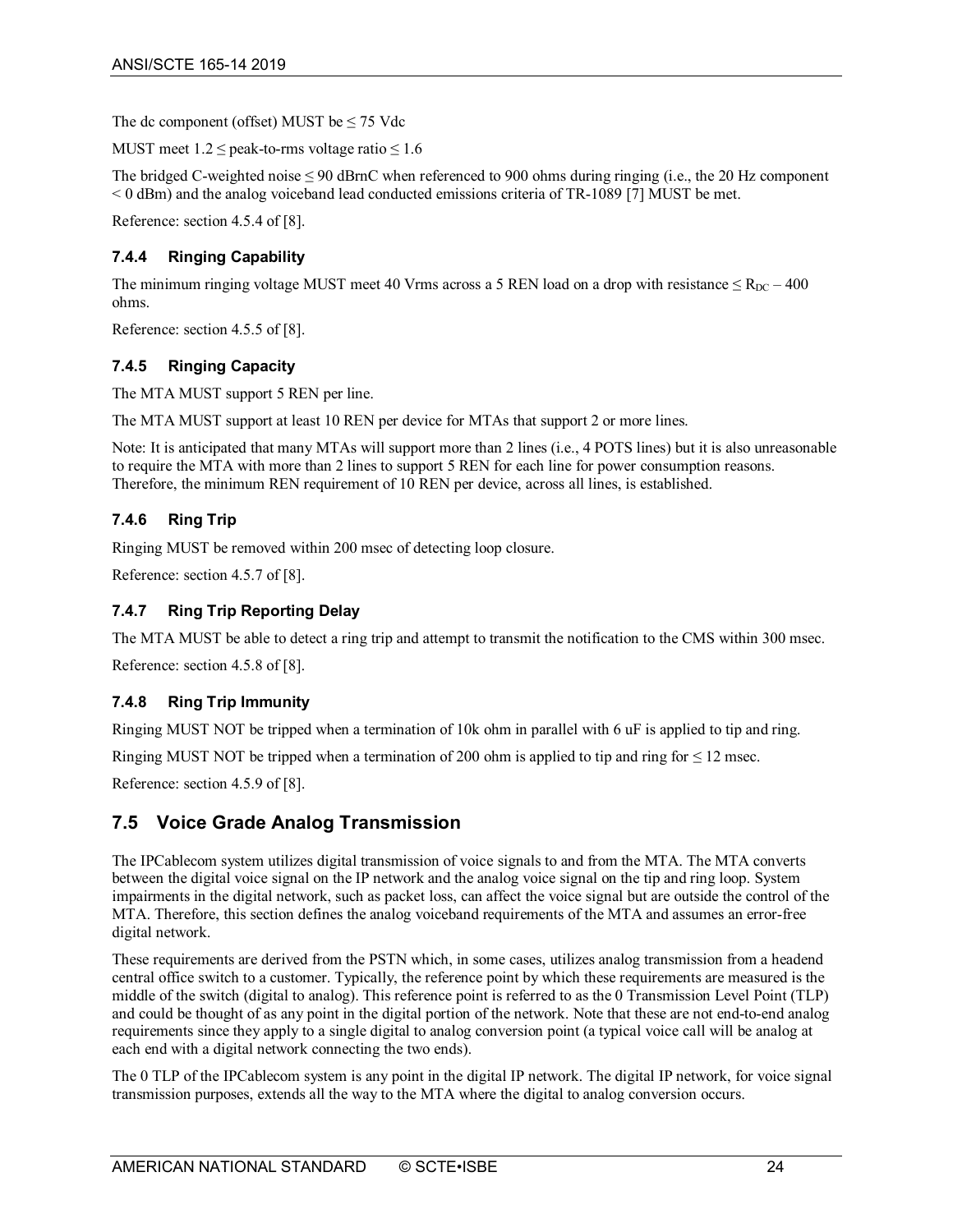These requirements only apply to the G.711 audio codec as specified i[n \[2\].](#page-8-4) Transmission requirements for the other compression algorithms specified in [\[2\]](#page-8-4) are not yet defined.

General: All these requirements MUST be satisfied for both on-hook and off-hook.

#### <span id="page-24-0"></span>**7.5.1 Input Impedance**

600 ohms nominal

ERL (echo return loss) > 26 dB (29 dB objective).

SRL (singing return loss) > 21 dB (24 dB objective).

Reference: section 5.3.1 of [\[8\].](#page-8-12)

#### <span id="page-24-1"></span>**7.5.2 Hybrid Balance**

 $ERL > 21$  dB (26 dB objective). SRL > 16 dB (21 dB objective).  $ERL = 15 + L_{T1} + L_{R1}$ .  $SRL = 10 + L_{T1} + L_{R1}$ . Where  $L_{T1}$  is transmit loss and  $L_{R1}$  is receive loss at 1004 Hz. Reference: section 5.4 o[f \[8\].](#page-8-12)

# <span id="page-24-2"></span>**7.5.3 Longitudinal Balance**

200 Hz: min > 45 dB, ave > 50 dB (ave > 61 dB objective). 500 Hz: min > 45 dB, ave > 50 dB (ave > 58 dB objective). 1000 Hz: min > 45 dB, ave > 50 dB (ave > 52 dB objective). 3000 Hz: min > 40 dB, ave > 45 dB. Reference: section 5.5 o[f \[8\].](#page-8-12)

#### <span id="page-24-3"></span>**7.5.4 MTA Loss**

4 dB in the D/A direction (towards the subscriber).

2 dB in the A/D direction (from the subscriber).

This is the loss within the MTA.

Reference: section 5.8 o[f \[8\].](#page-8-12)

# <span id="page-24-4"></span>**7.5.5 MTA Loss Tolerance**

```
Within \pm 1 dB of the MTA loss.
Reference: section 5.9 of [8].
```
#### <span id="page-24-5"></span>**7.5.6 Frequency Response**

Off-hook transmission loss between 400-2800 Hz MUST be within  $-0.5$  to  $+1$  dB of the loss at 1004 Hz using a 0 dBm0 signal.

On-hook transmission loss between 400-2800 Hz MUST be within  $-1$  to  $+2$  dB of the loss at 1004 Hz using a 0 dBm0 signal.

(+ means more loss, - means less loss).

Reference: section 5.11 o[f \[8\].](#page-8-12)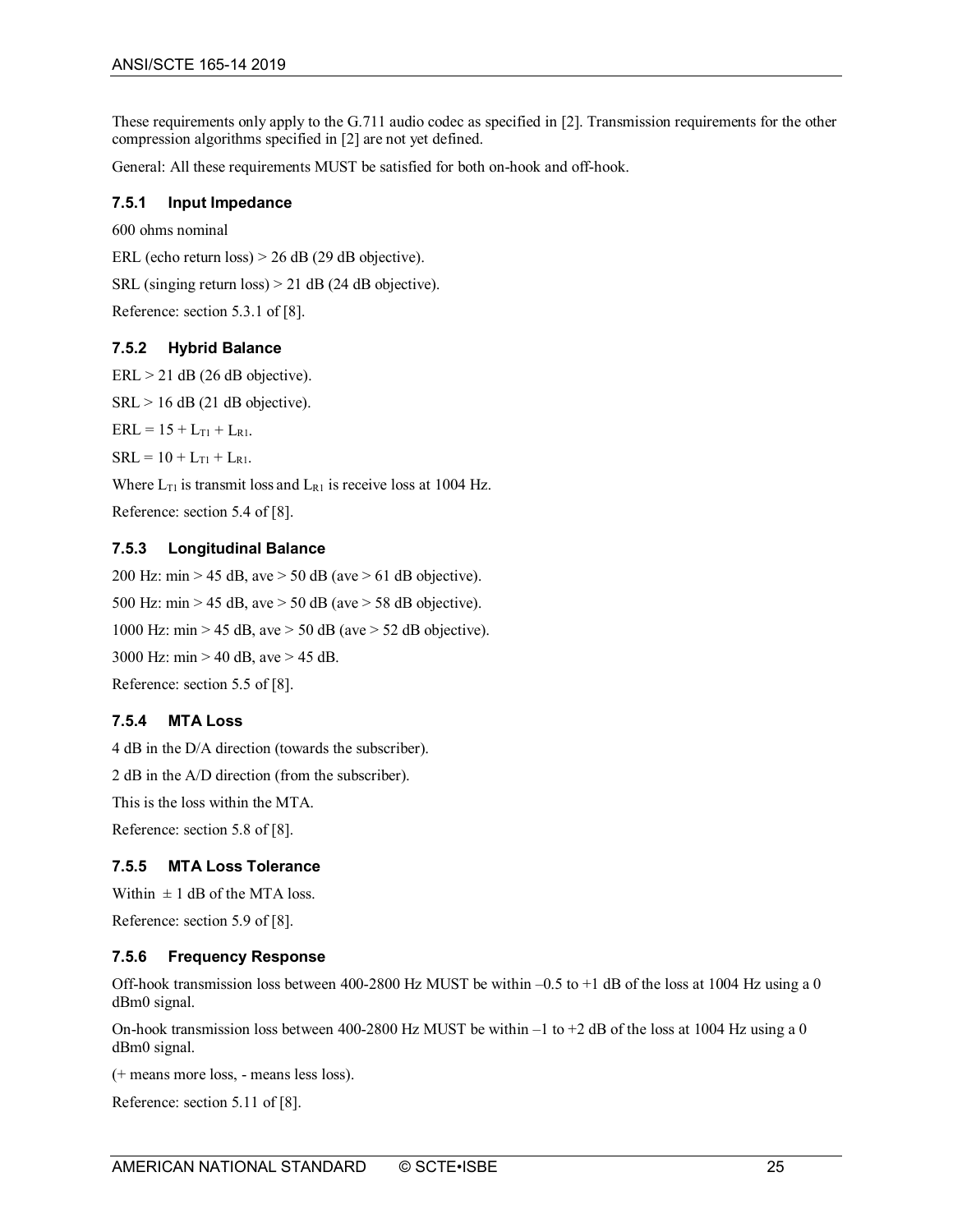#### <span id="page-25-0"></span>**7.5.7 60 Hz Loss**

The transmission path loss at 60 Hz MUST be at least 20 dB greater than the off-hook transmission path loss at 1004 Hz. The intention is to limit the encoding of 60 Hz induction in the A/D direction.

Reference: section 5.12 o[f \[8\].](#page-8-12)

#### <span id="page-25-1"></span>**7.5.8 Amplitude Tracking**

The deviation of a 1004 Hz off-hook transmission path loss relative to the loss of a 0 dBm0 input signal.

-37 to -3-dBm0 input:  $\pm 0.5$  dB max ( $\pm 0.25$  dB ave).

-50 to –37-dBm0 input:  $\pm 1.0$  dB max ( $\pm 0.5$  dB ave).

-55 to –50-dBm0 input:  $\pm 3.0$  dB max ( $\pm 1.5$  dB ave).

The deviation of a 1004 Hz on-hook transmission path loss relative to the loss of a 0 dBm0 input signal.

-37 to 0 dBm0:  $\pm$  0.5 dB max.

Reference: section 5.13 o[f \[8\].](#page-8-12)

#### <span id="page-25-2"></span>**7.5.9 Overload Compression**

The increase in the off-hook transmission path loss at 1004 Hz relative to the loss of a 0 dBm0 input signal.

+3 dBm0 input:  $\leq$  0.5 dB increased loss.

 $+6$  dBm0 input:  $\leq 1.8$  dB increased loss.

+9 dBm0 input:  $\leq$  4.5 dB increased loss.

This is to ensure the receiver off-hook signal can be transmitted.

Reference: section 5.18 o[f \[8\].](#page-8-12)

#### <span id="page-25-3"></span>**7.5.10 Idle Channel Noise**

Not to exceed 20 dBrnC at the output of the MTA (18 dBrnC objective).

Reference: section 5.14 o[f \[8\].](#page-8-12)

#### <span id="page-25-4"></span>**7.5.11 Signal to Distortion**

The ratio of the output signal to output C-notched noise with a 1004 Hz input signal while providing an on-hook and off-hook transmission path.

0 to  $-30$ -dBm0 input:  $>33$ -dB ratio.

-30 to  $-40$ -dBm0 input:  $>27$ -dB ratio.

-40 to  $-45$ -dBm0 input:  $>22$ -dB ratio.

Reference: section 5.15 o[f \[8\].](#page-8-12)

#### <span id="page-25-5"></span>**7.5.12 Impulse Noise**

≤15 impulses in 15 minutes with no holding tone applied at a threshold of 47 dBrnC0.

 $\leq$ 15 impulses in 15 minutes with a -13 dBm0 tone at 1004 Hz at a threshold of 65 dBrnC0.

These SHOULD be met for both the on-hook and off-hook transmission path. For a line under test, other lines on the MTA SHOULD be active (off-hook, dialing, ringing, etc.).

Reference: section 5.16 o[f \[8\].](#page-8-12)